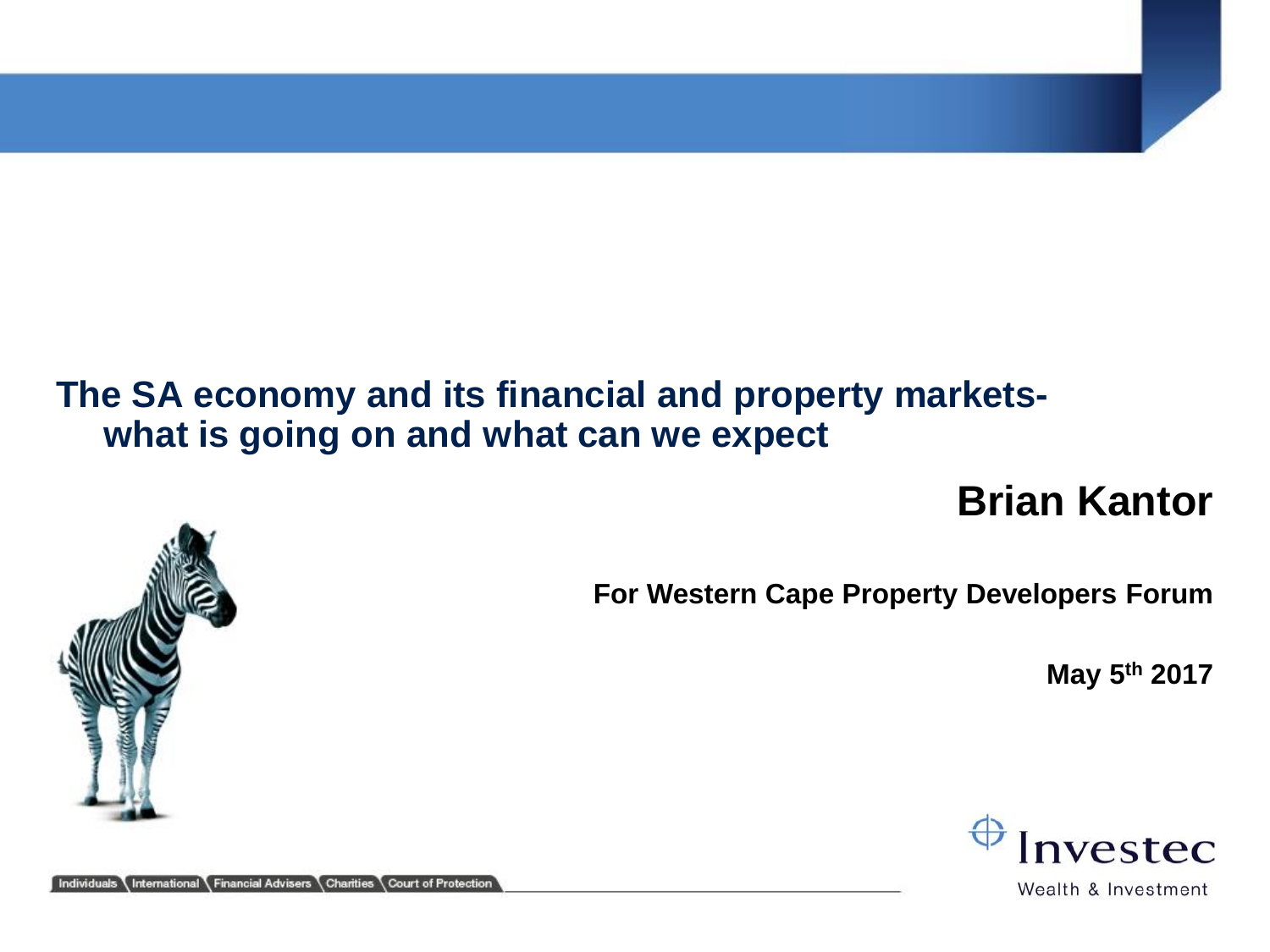## **Carrying the economy and the tax base**

| <b>Taxable bracket</b>                      | Registered<br><b>individuals</b> |               | <b>Taxable</b><br>income |               | Income tax<br>payable before<br>relief |               | Income tax<br>relief |               | Income tax<br>from new top<br>rate |               | Income tax<br>payable<br>after<br>proposals |               |
|---------------------------------------------|----------------------------------|---------------|--------------------------|---------------|----------------------------------------|---------------|----------------------|---------------|------------------------------------|---------------|---------------------------------------------|---------------|
|                                             | <b>Number</b>                    | $\frac{9}{6}$ | <b>R</b> billion         | $\frac{0}{0}$ | <b>R</b> billion                       | $\frac{0}{0}$ | <b>R</b> billion     | $\frac{0}{0}$ | R billion                          | $\frac{0}{0}$ | <b>R</b> billion                            | $\frac{0}{0}$ |
| $RO - R70 0001$                             | 6 582 884                        | ÷,            | 159.8                    | 0.0           | -                                      | 0.0           | 0.0                  | 0.0           | $\overline{\phantom{0}}$           | 0.0           | -                                           | 0.0           |
| R70 001 - R150 000                          | 2 602 653                        | 35.1          | 274.4                    | 11.9          | 12.5                                   | 2.6           | $-0.3$               | 13.5          | 0.0                                | 0.0           | 12.1                                        | 2.5           |
| R <sub>150</sub> 001 - R <sub>250</sub> 000 | 1813517                          | 24.5          | 355.6                    | 15.4          | 35.6                                   | 7.4           | $-0.4$               | 16.6          | 0.0                                | 0.0           | 35.2                                        | 7.3           |
| R250 001 - R350 000                         | 1077915                          | 14.5          | 315.1                    | 13.7          | 46.9                                   | 9.8           | $-0.4$               | 15.9          | 0.0                                | 0.0           | 46.5                                        | 9.6           |
| R350 001 - R500 000                         | 906 151                          | 12.2          | 365.1                    | 15.8          | 70.6                                   | 14.7          | $-0.5$               | 19.5          | 0.0                                | 0.0           | 70.1                                        | 14.5          |
| R500 001 - R750 000                         | 527 288                          | 7.1           | 310.4                    | 13.5          | 77.3                                   | 16.1          | $-0.4$               | 16.1          | 0.0                                | 0.0           | 76.9                                        | 16.0          |
| R750 001 - R1 000 000                       | 227 561                          | 3.1           | 189.6                    | 8.2           | 56.0                                   | 11.7          | $-0.2$               | 8.7           | 0.0                                | 0.0           | 55.8                                        | 11.6          |
| R1 000 001 - R1 500 000                     | 152 604                          | 2.1           | 178.4                    | 7.7           | 58.9                                   | 12.3          | $-0.1$               | 5.8           | 0.0                                | 0.0           | 58.7                                        | 12.2          |
| R1 500 001+                                 | 103 353                          | 1.4           | 319.0                    | 13.8          | 122.6                                  | 25.5          | $-0.1$               | 3.9           | 4.4                                | 100.0         | 126.9                                       | 26.3          |
| Total                                       | 7 411 042                        | 100.0         | 2 3 0 8                  | 100.0         | 480.2                                  | 100.0         | $-2.5$               | 100.0         | 4.4                                | 100.0         | 482.1                                       | 100.0         |
| <b>Grand total</b>                          | 13 993 926                       |               | 2467                     |               | 480.2                                  |               | $-2.5$               |               | 4.4                                |               | 482.1                                       |               |

#### Table 4.5 Estimates of individual taxpayers and taxable income, 2017/18

1. Registered individuals with taxable income below the income-tax threshold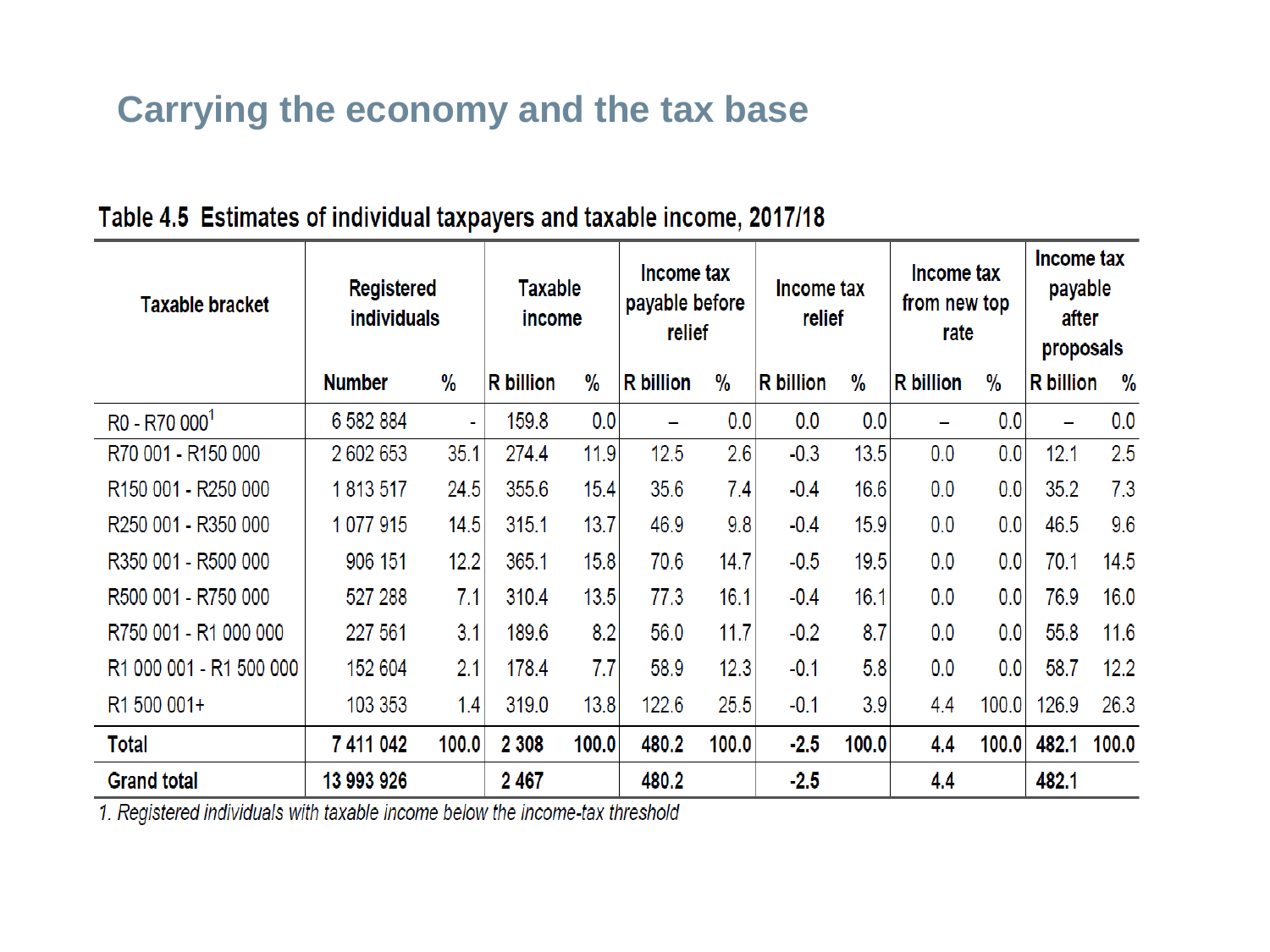### **A highly redistributive system**



<sup>1</sup>Based on Statistics South Africa's income and expenditure survey, 2010/11 \*Includes personal income tax, value-added tax, fuel levies and excise \*\*Includes social grants, free basic electricity and water, health and education budgets.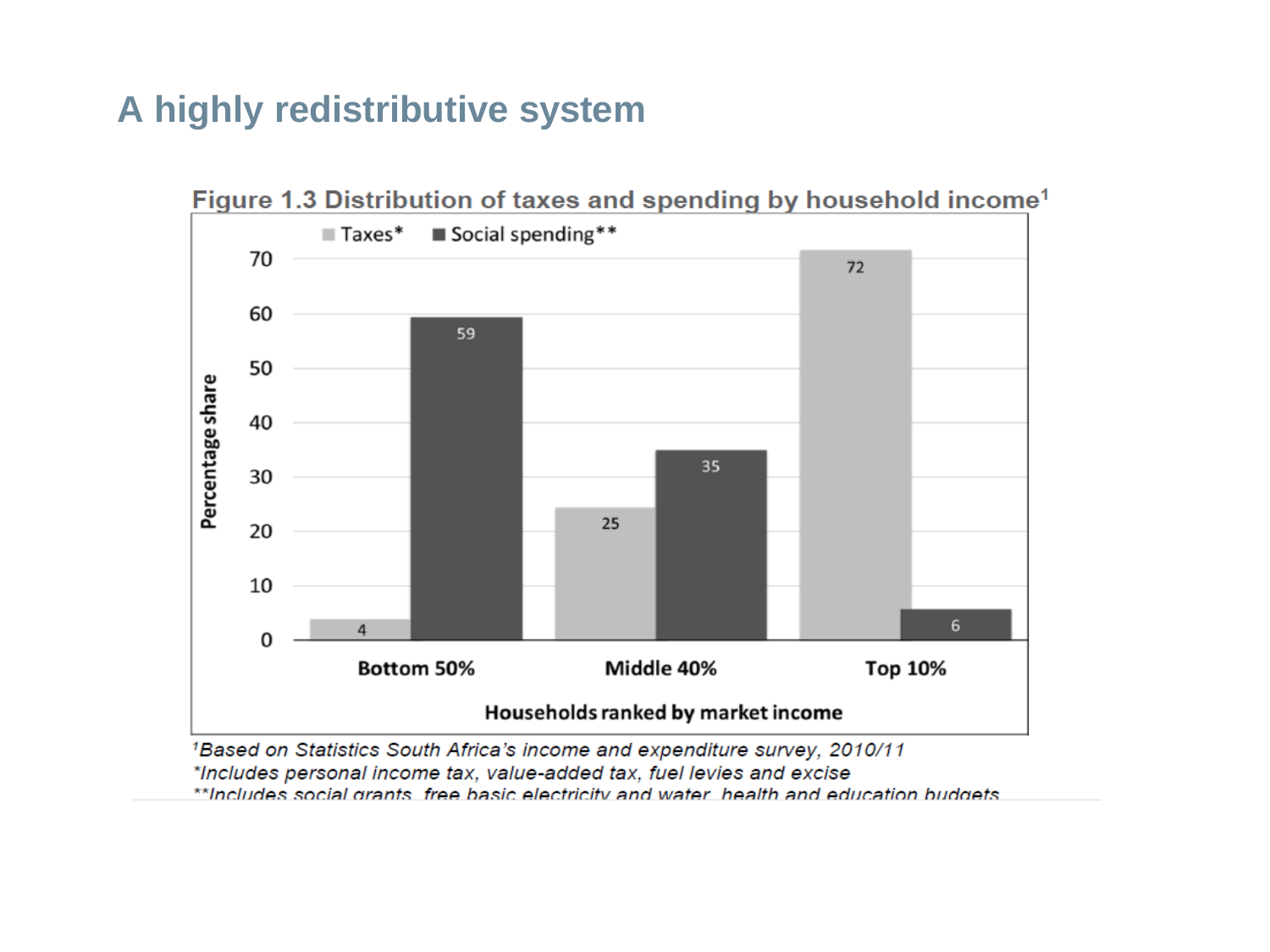## **The ZAR and the EM currency basket Vs the USD**

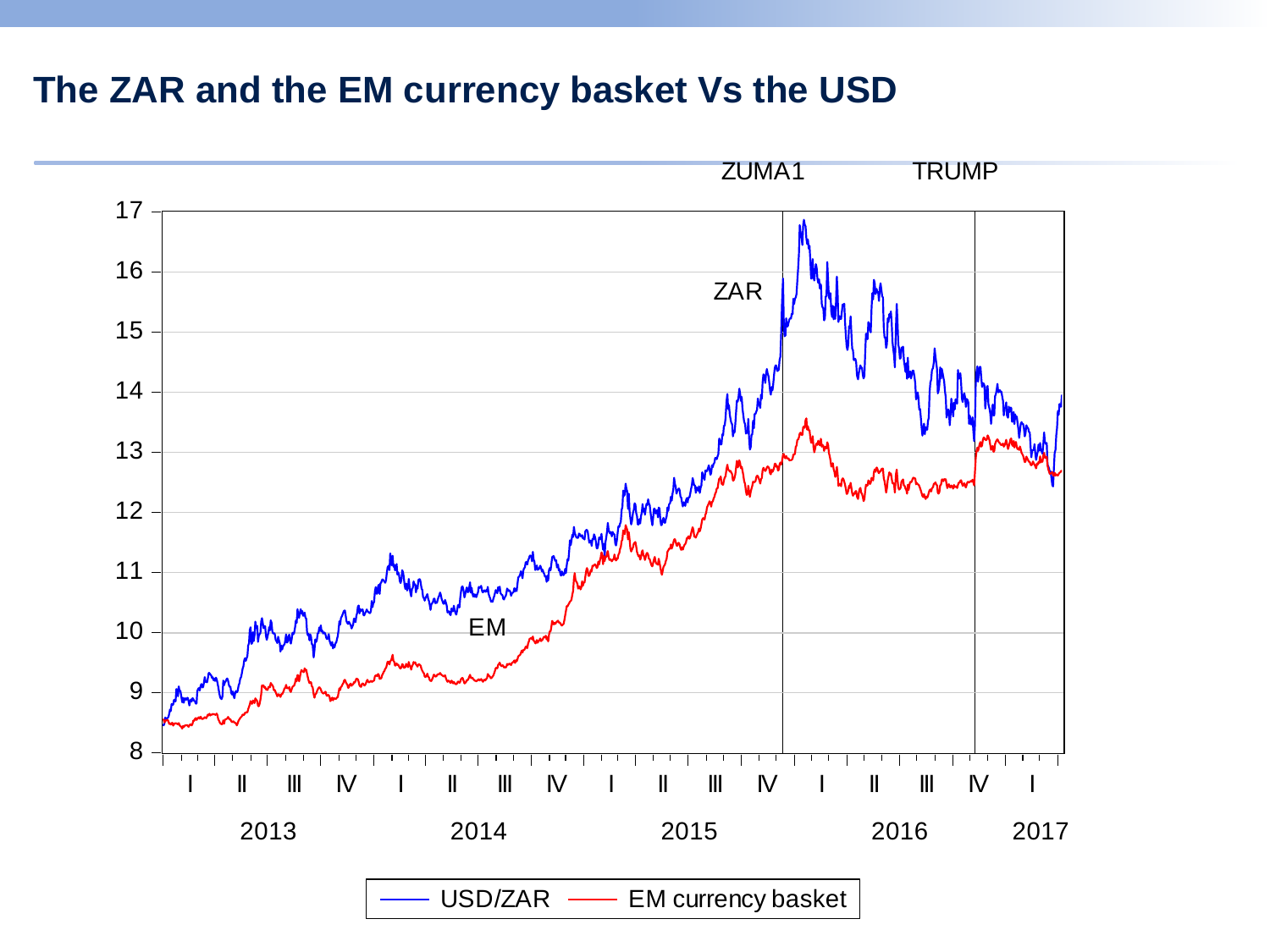#### **USD/ZAR as predicted by Emerging market Equity Benchmark**

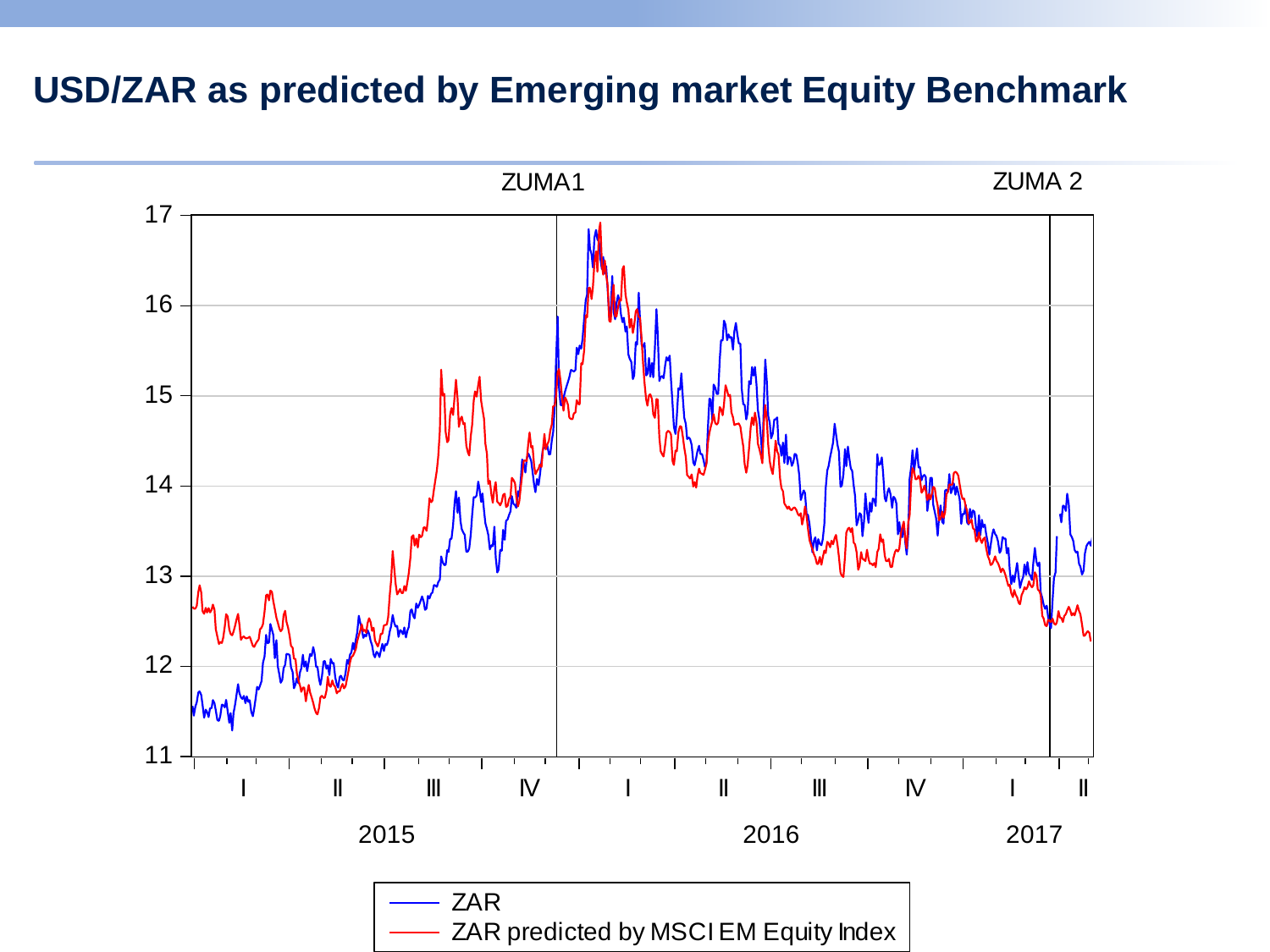#### **The USD/ZAR as predicted by EM currency basket**

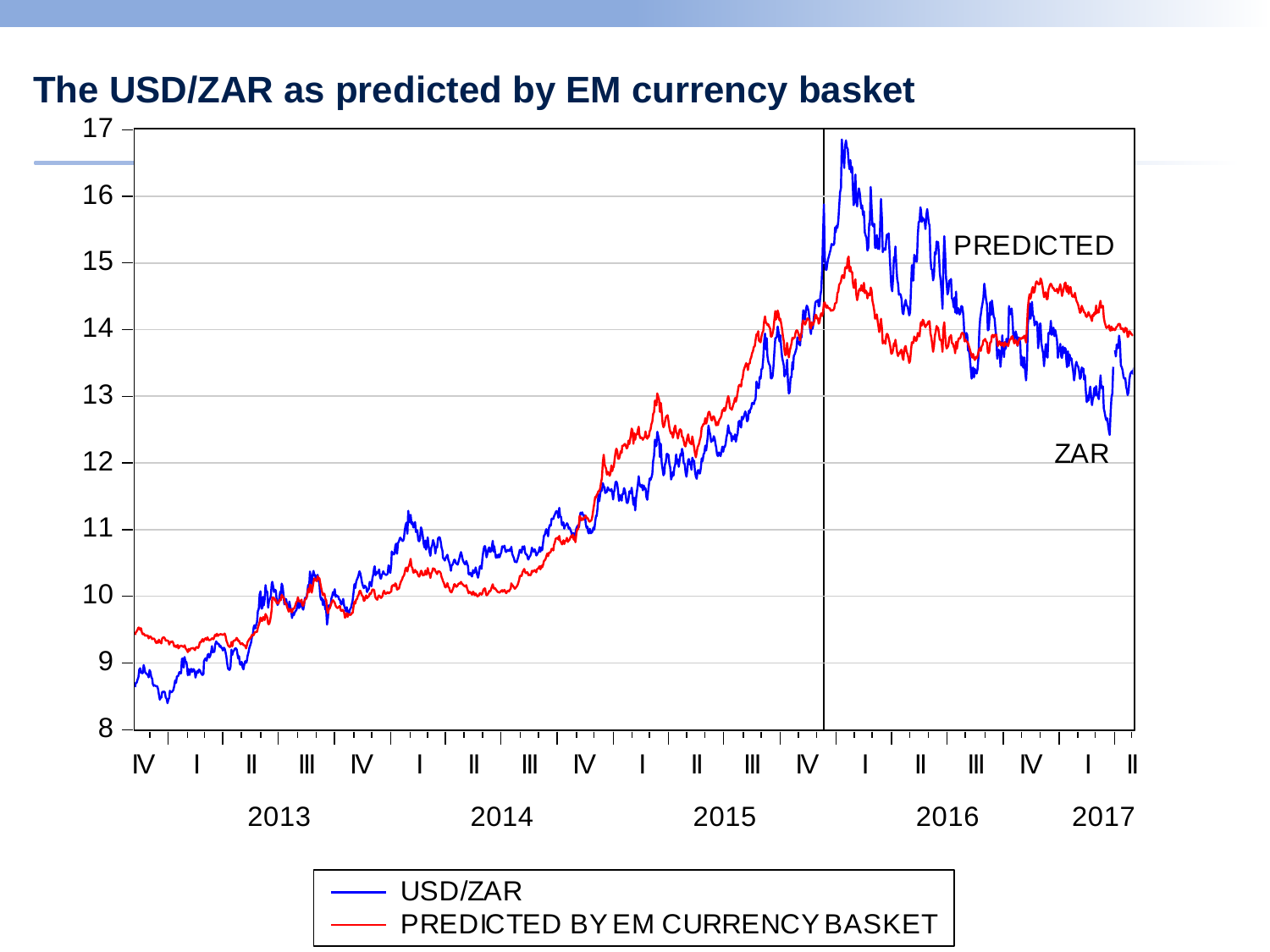#### **ZAR Vs EM Basket in 2017**

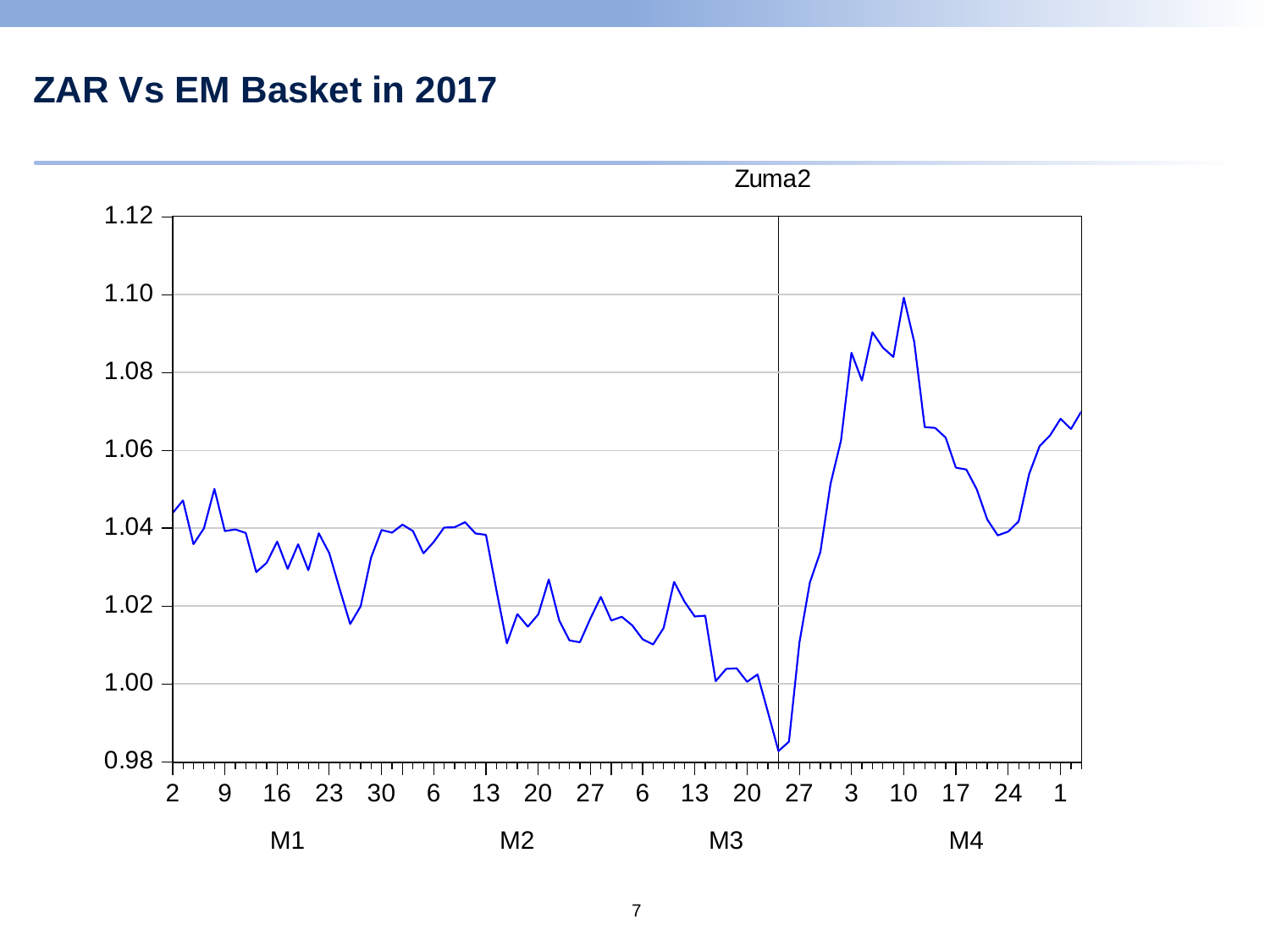#### **Zuma and the risk of doing business in SA**

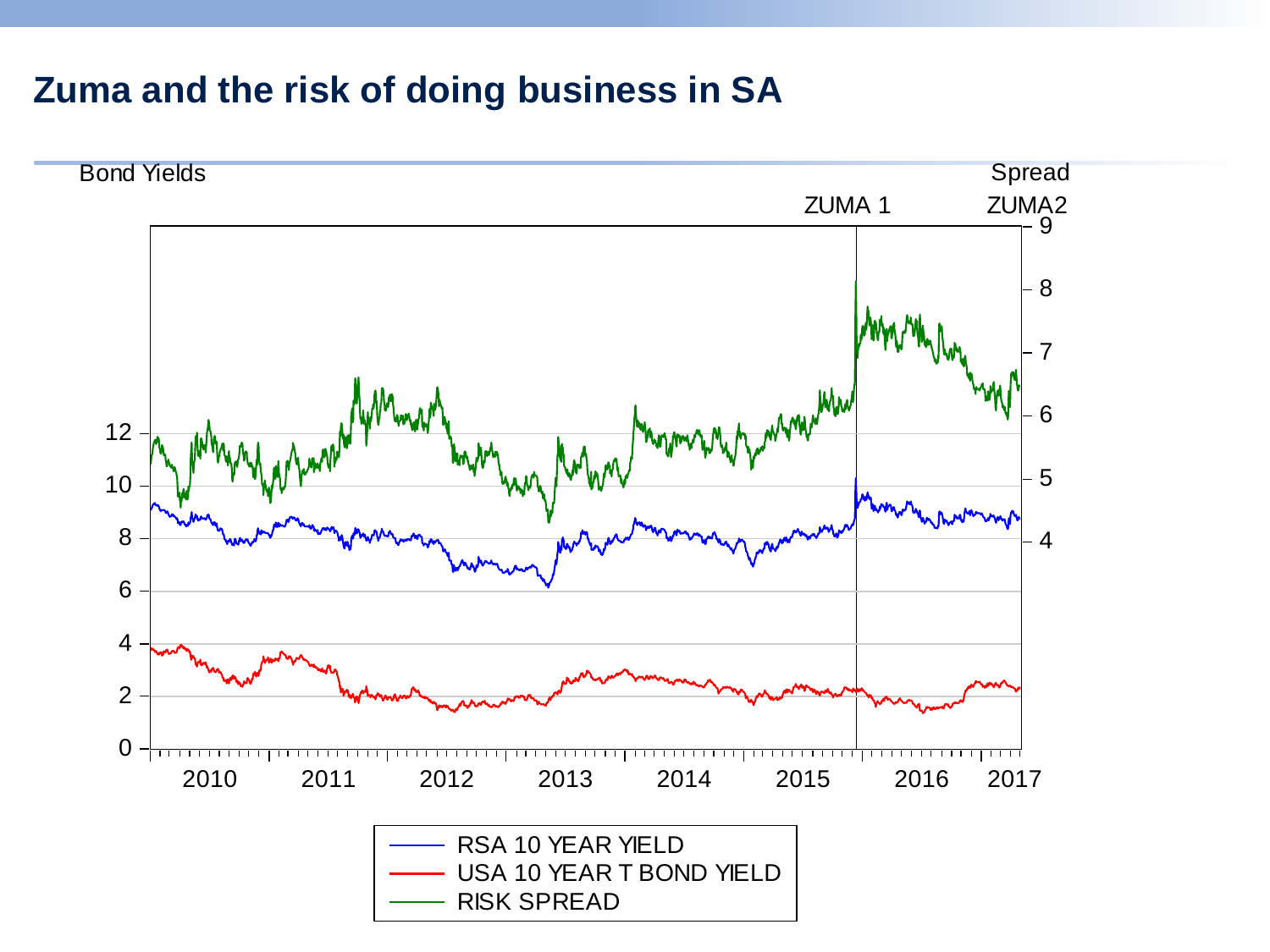#### **SA Exchange rate risk and inflation expected**



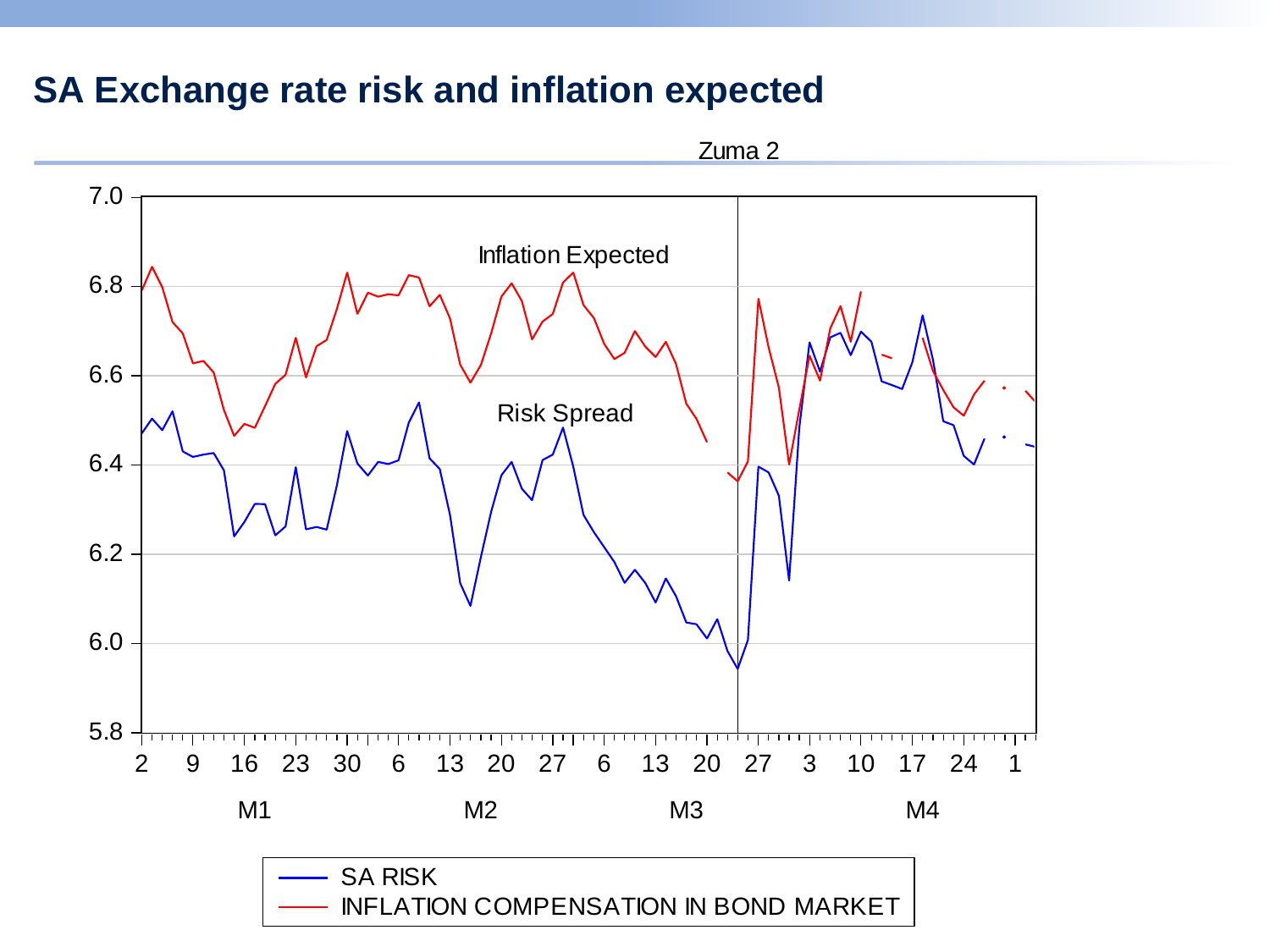#### **The RSA bond market offers much compensation for exchange rate and inflation rate risk**





Source: Investec Securities research and Thomson Reuters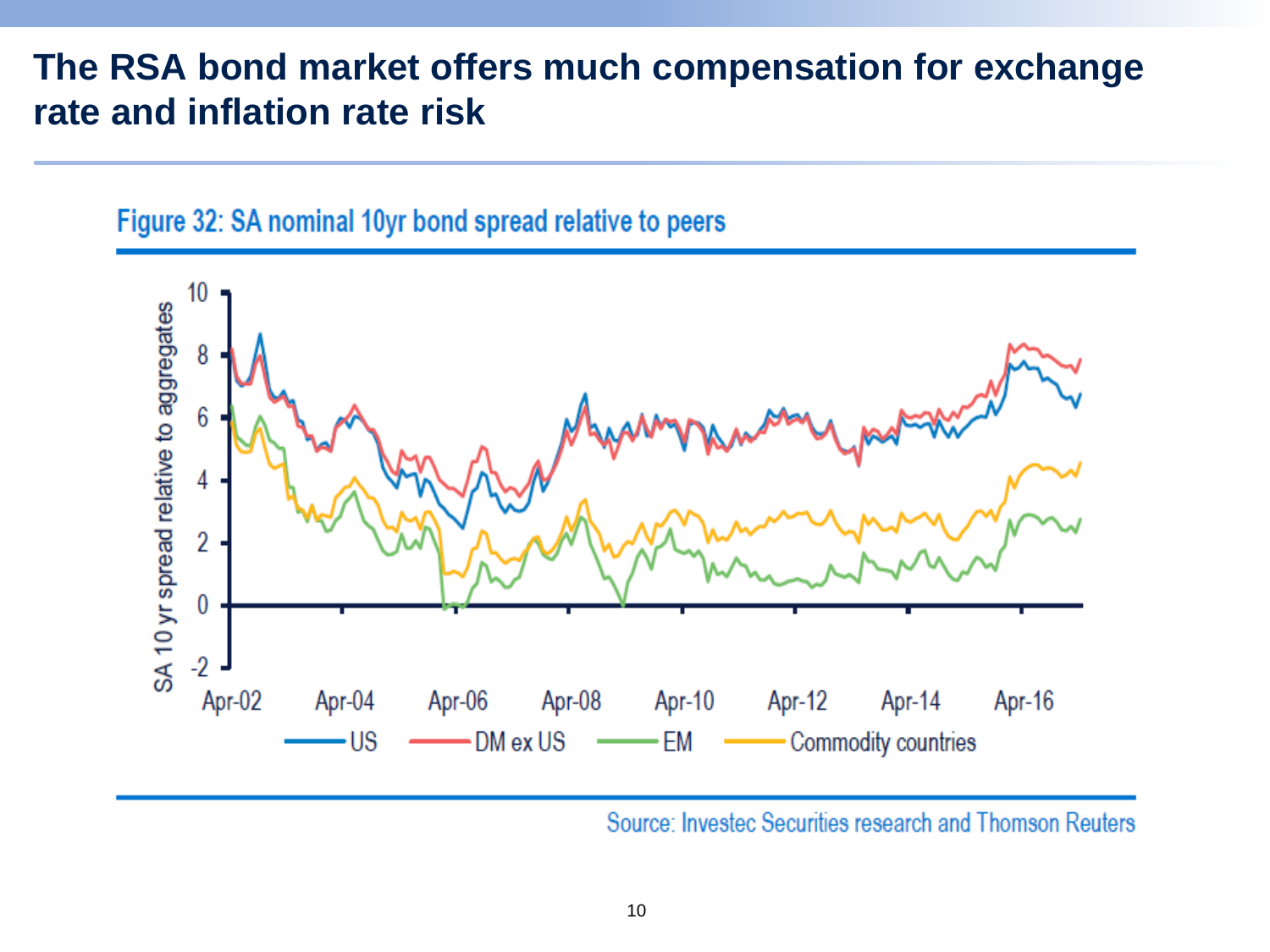#### **Real Yields SA and USA**

RSA Inflation Linked

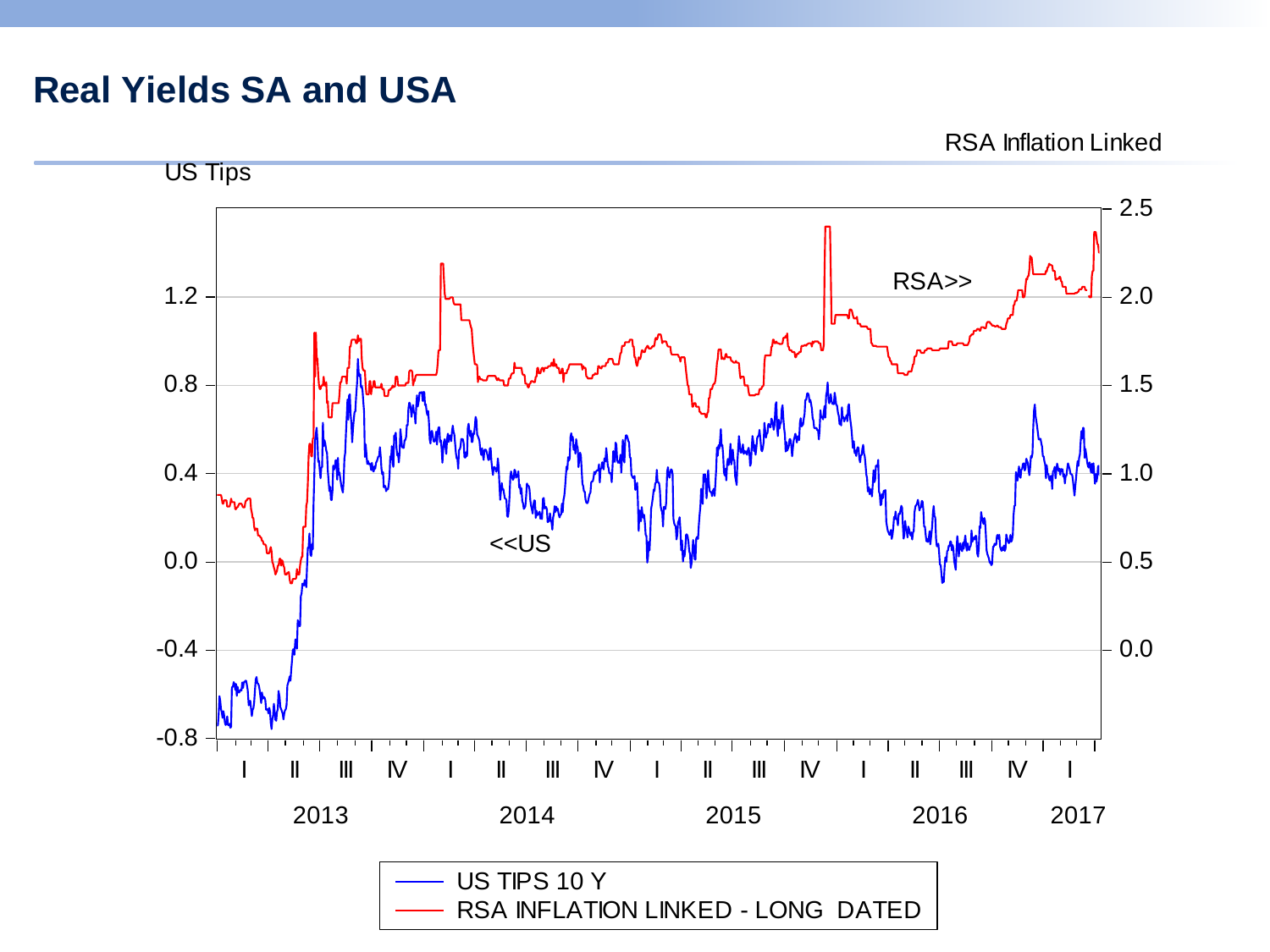#### **SA Risk Spreads**

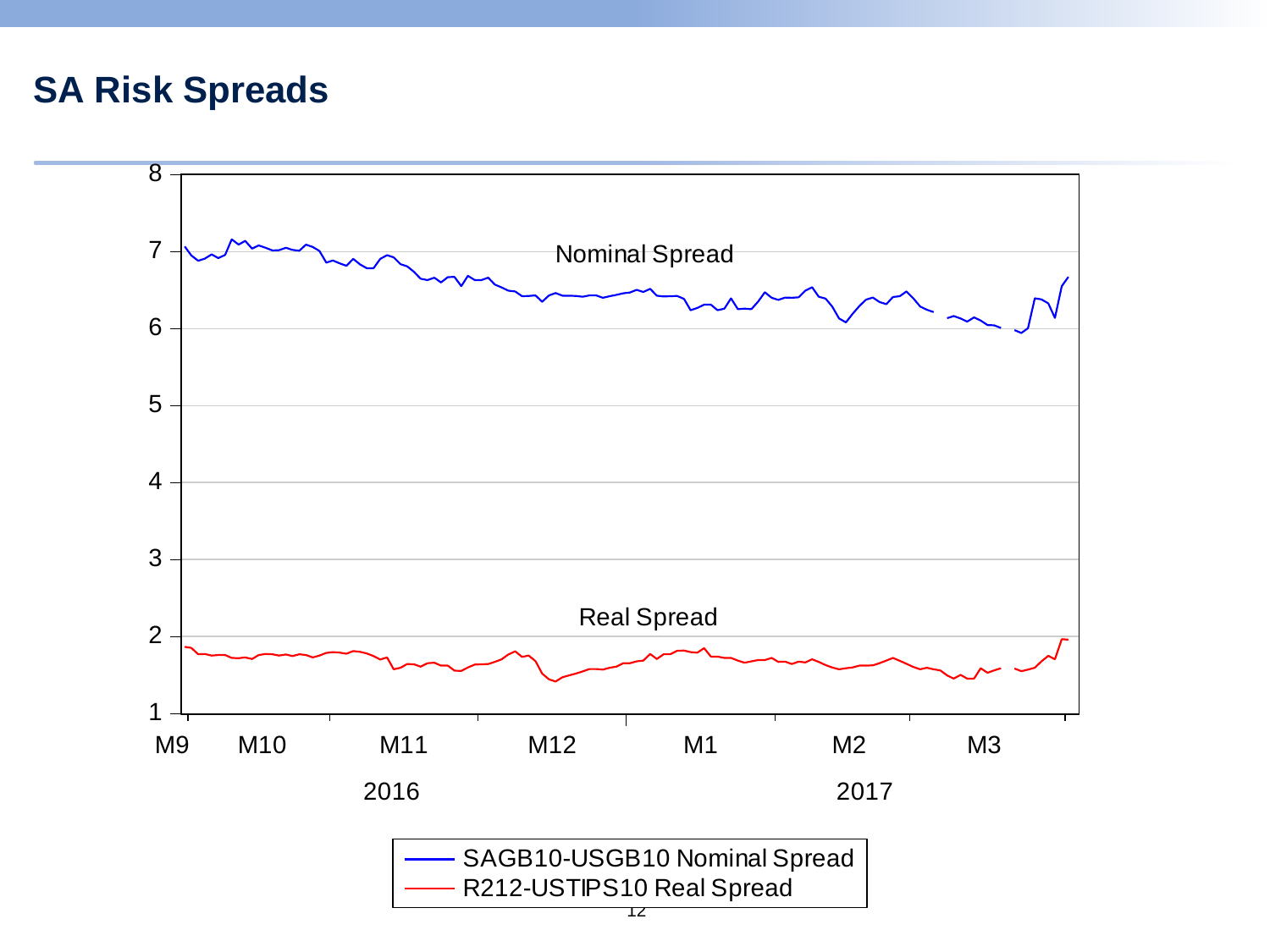#### **Metal and Commodity Prices in 2016 - 2017. (MARCH 1 ST 2016=100)**

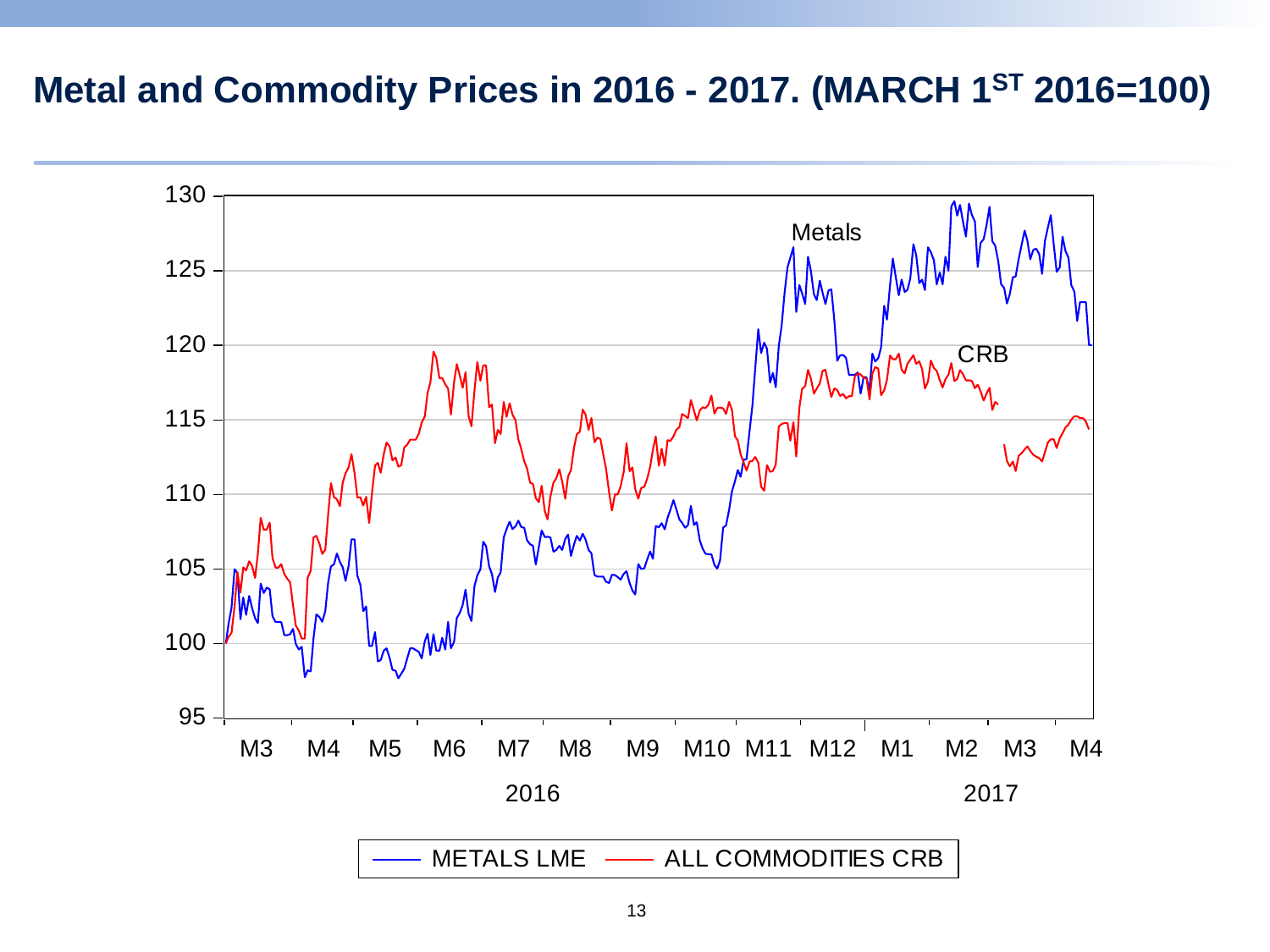## **PERFORMANCE (Total Returns 24 months MAY 2016- APRIL 2017)**

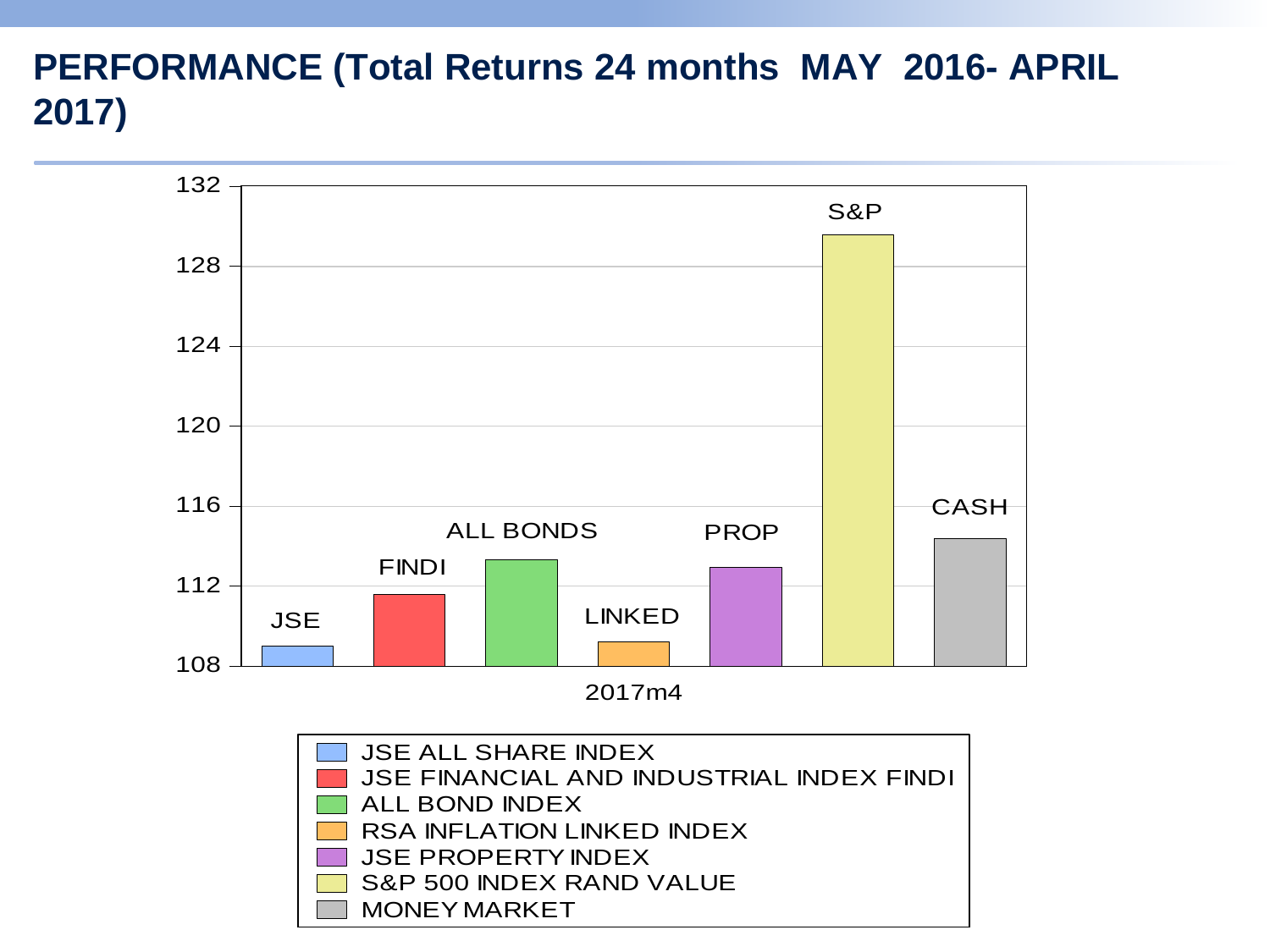### **Asset Class Performance in ZAR over 12 months, May 2016 - April 2017**



2017m4

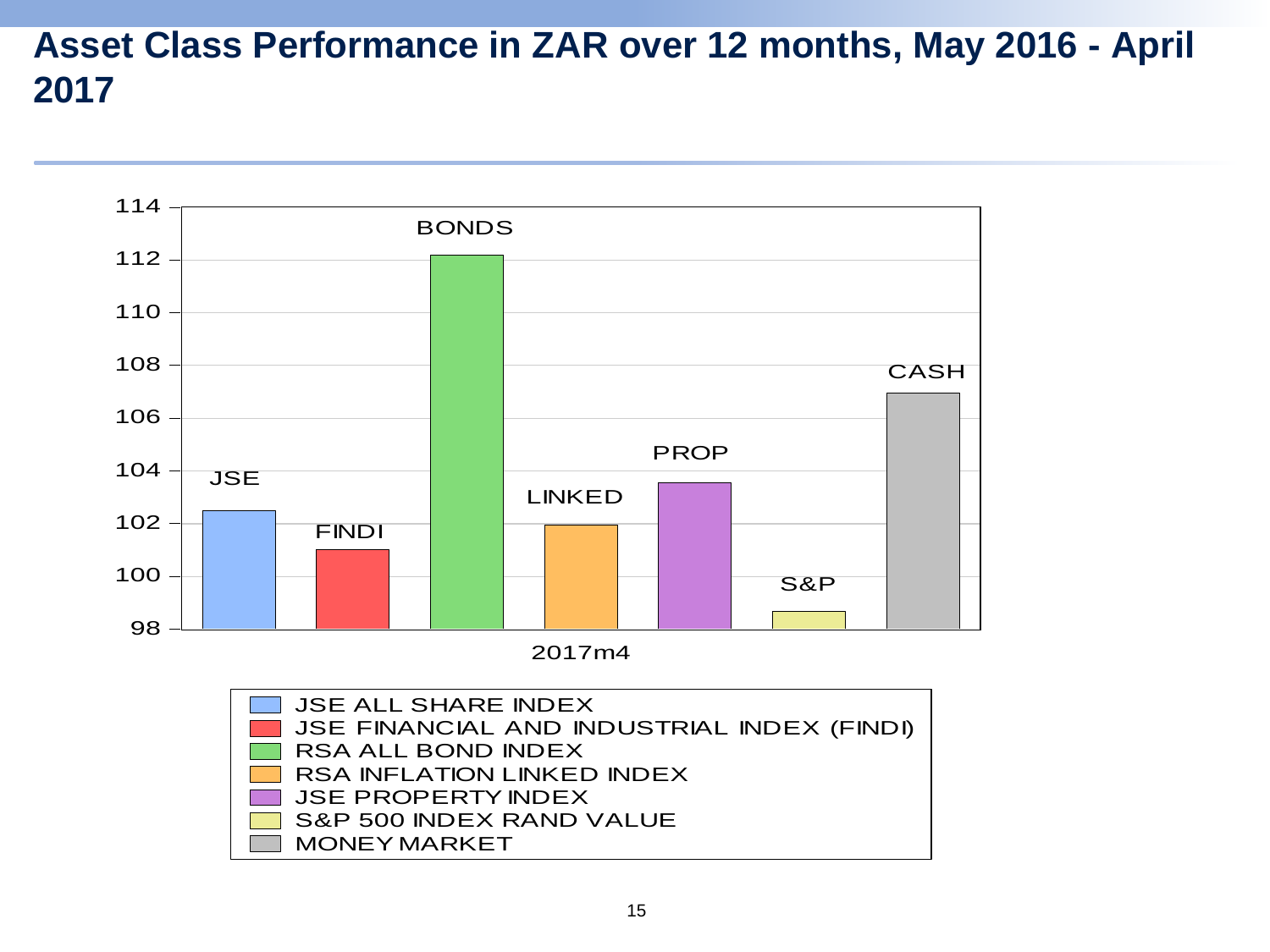#### **The ZAR and the JSE**

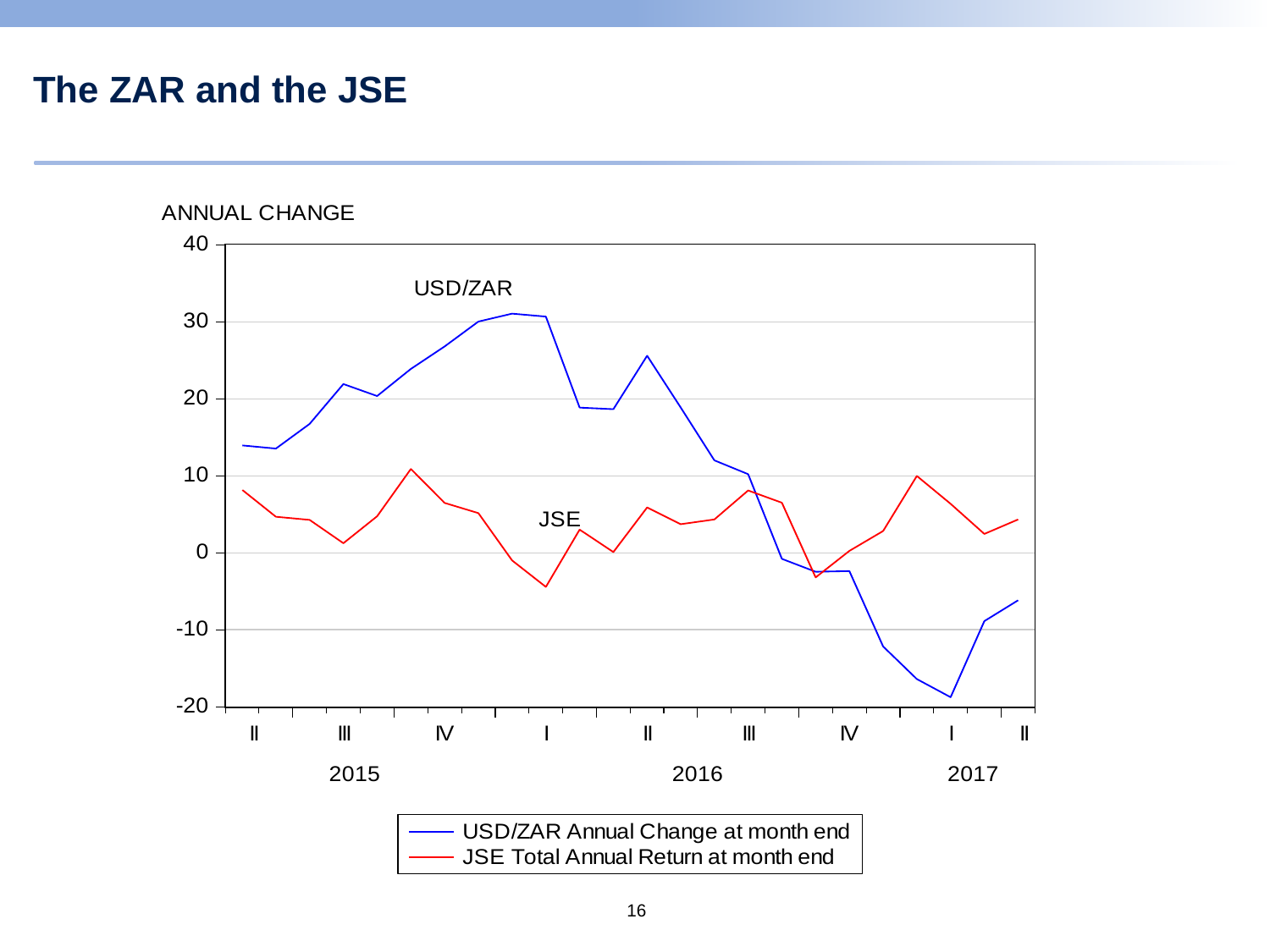#### **The JSE Global Plays Vs the S&P 500 Rand Values. Daily Data 2013-2017 (2016=100)**

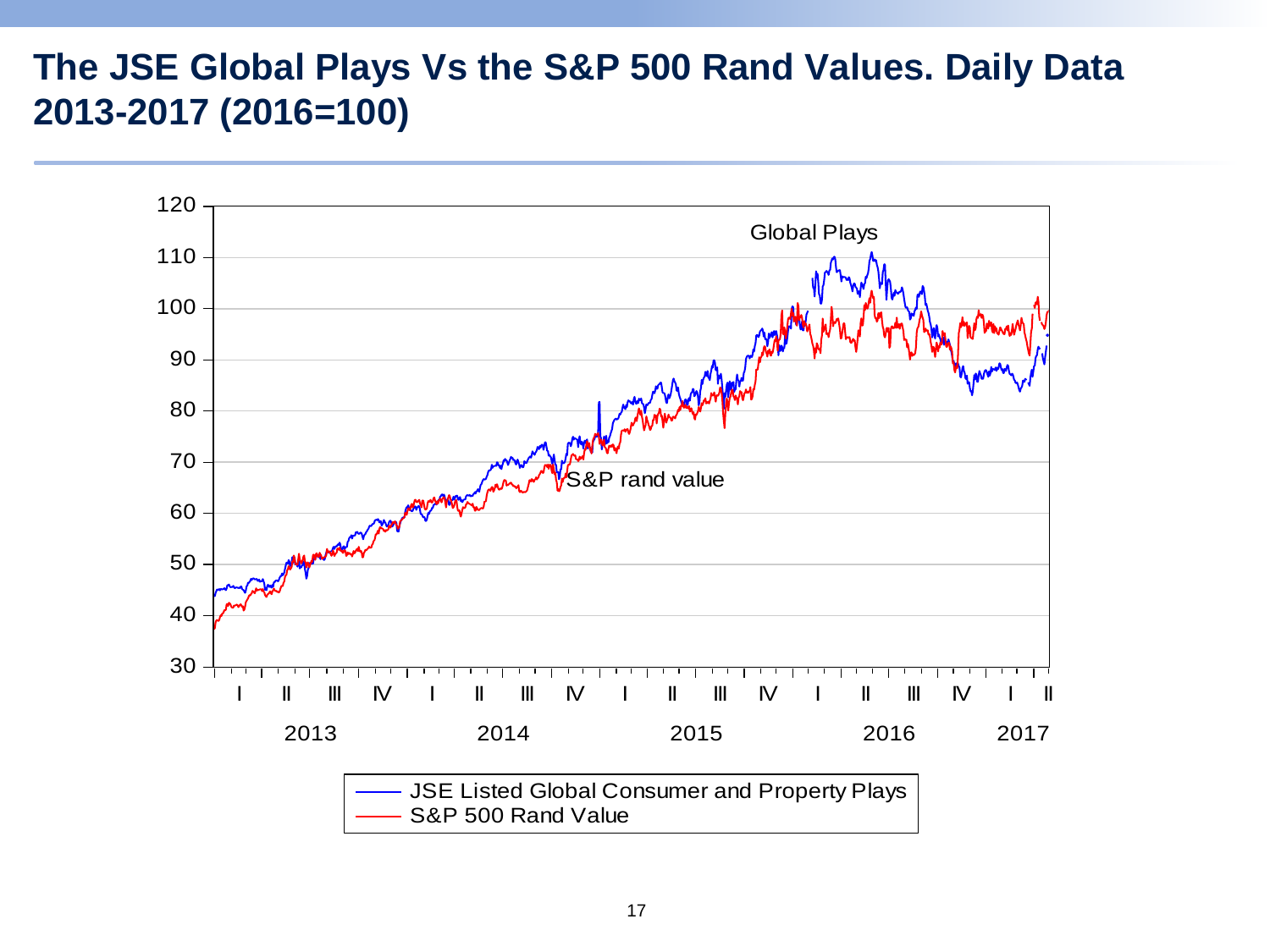### **The JSE Global Plays Vs the S&P 500 Rand Values. Daily Data 2016-2017 (2016=100)**

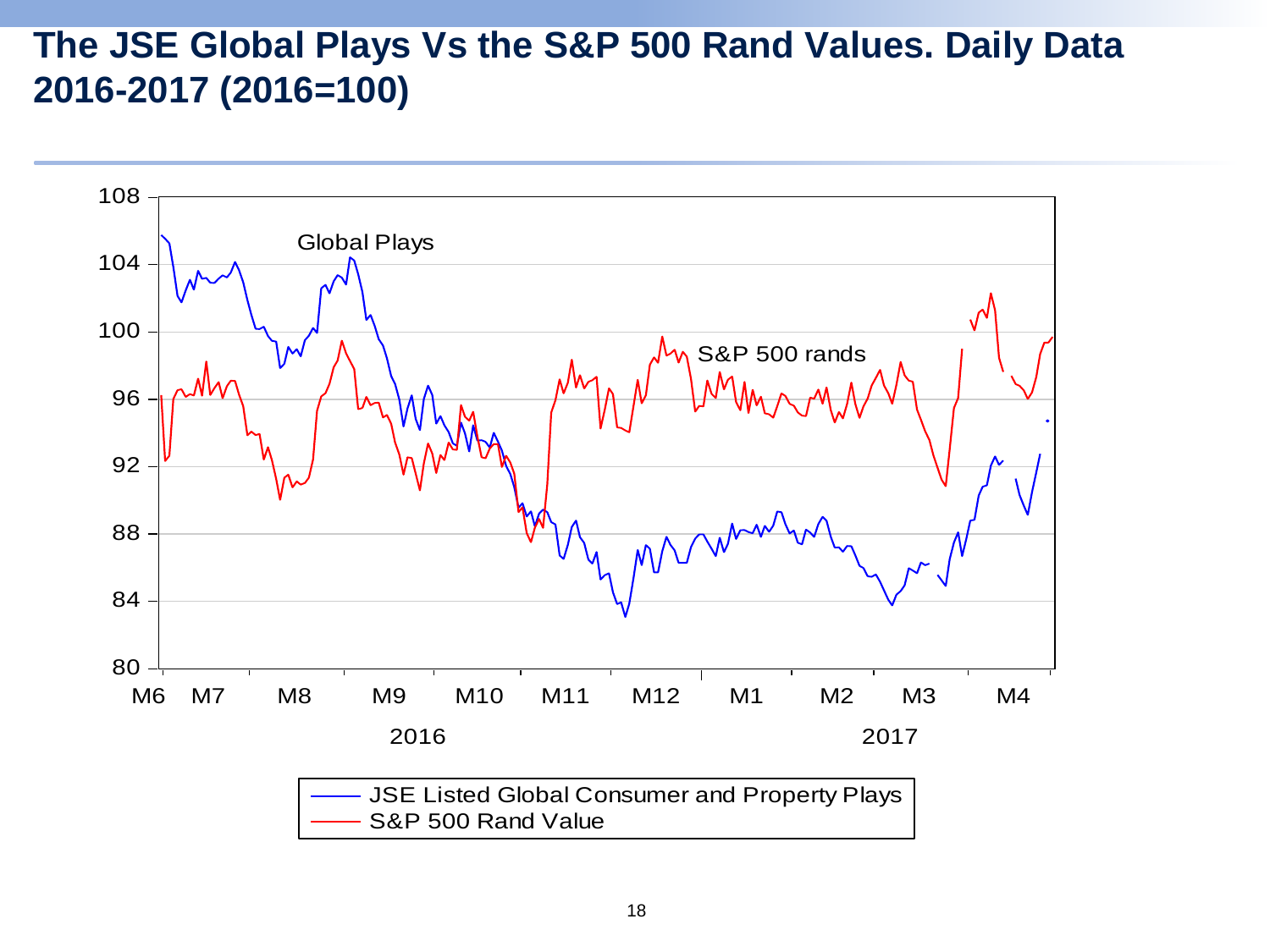### **JSE earnings per share**

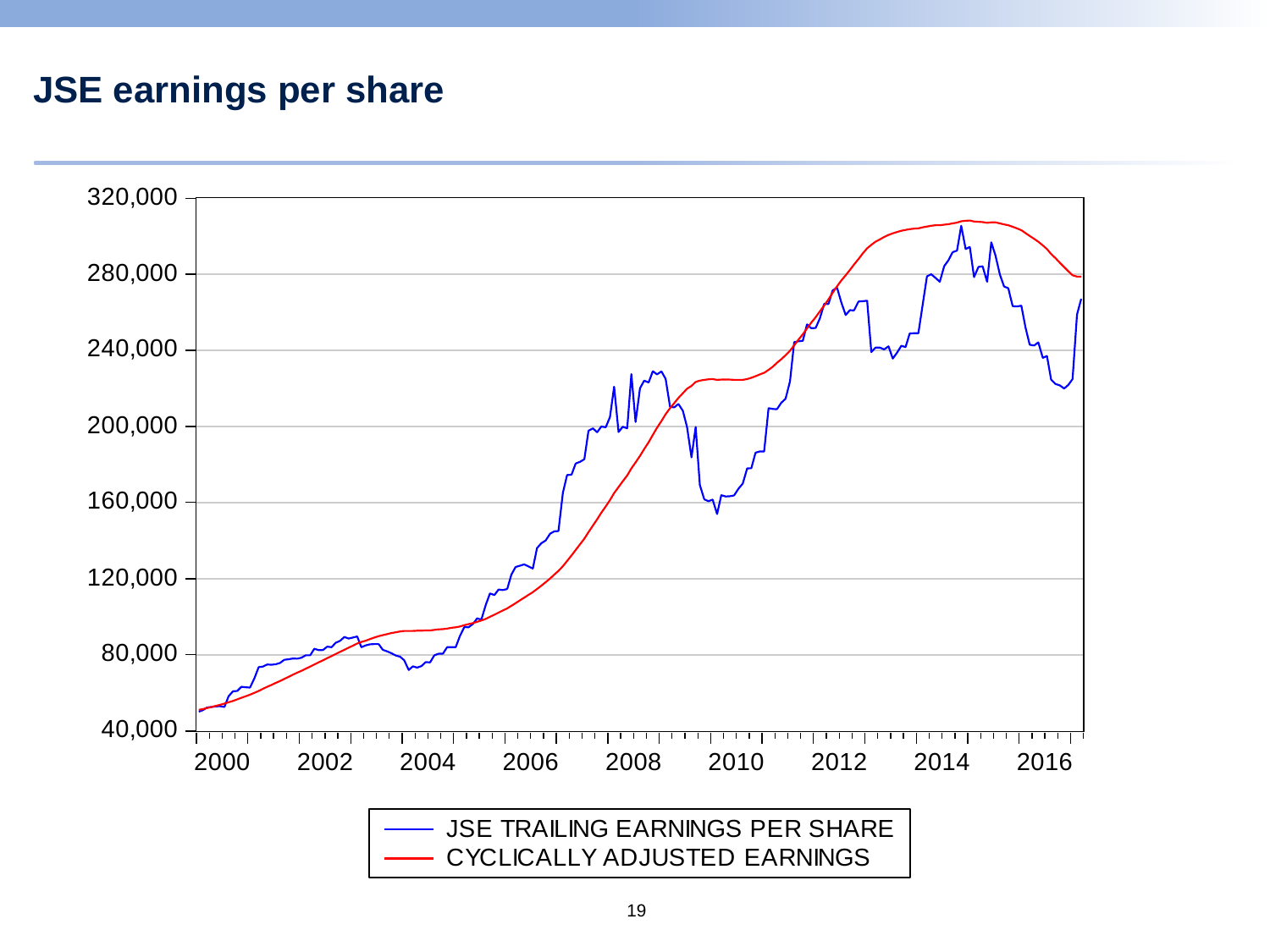#### **JSE All Share Index Earnings per Share (2015=100)**

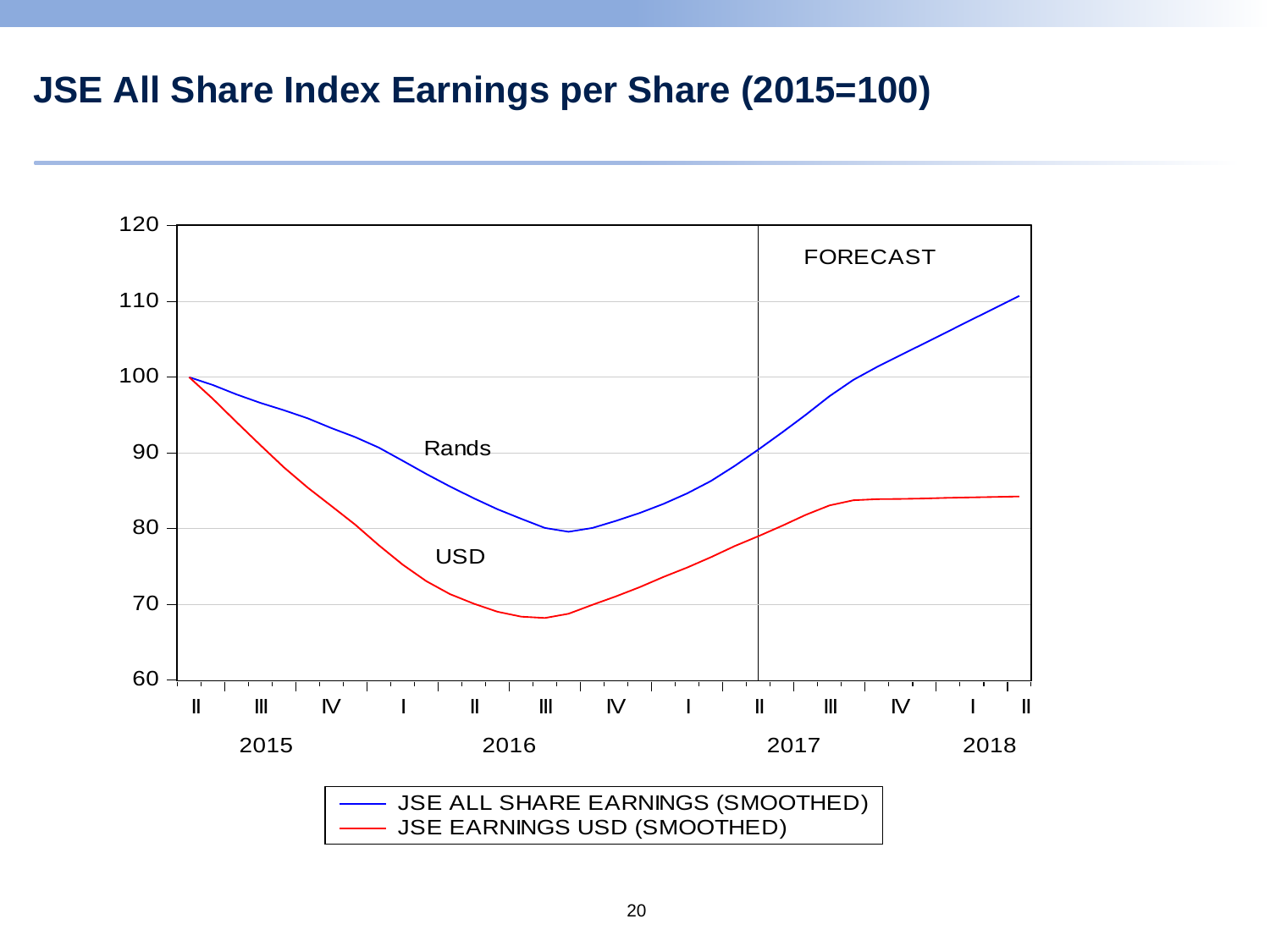## **JSE Financial and Industrial Index Earnings per share (2015=100)**

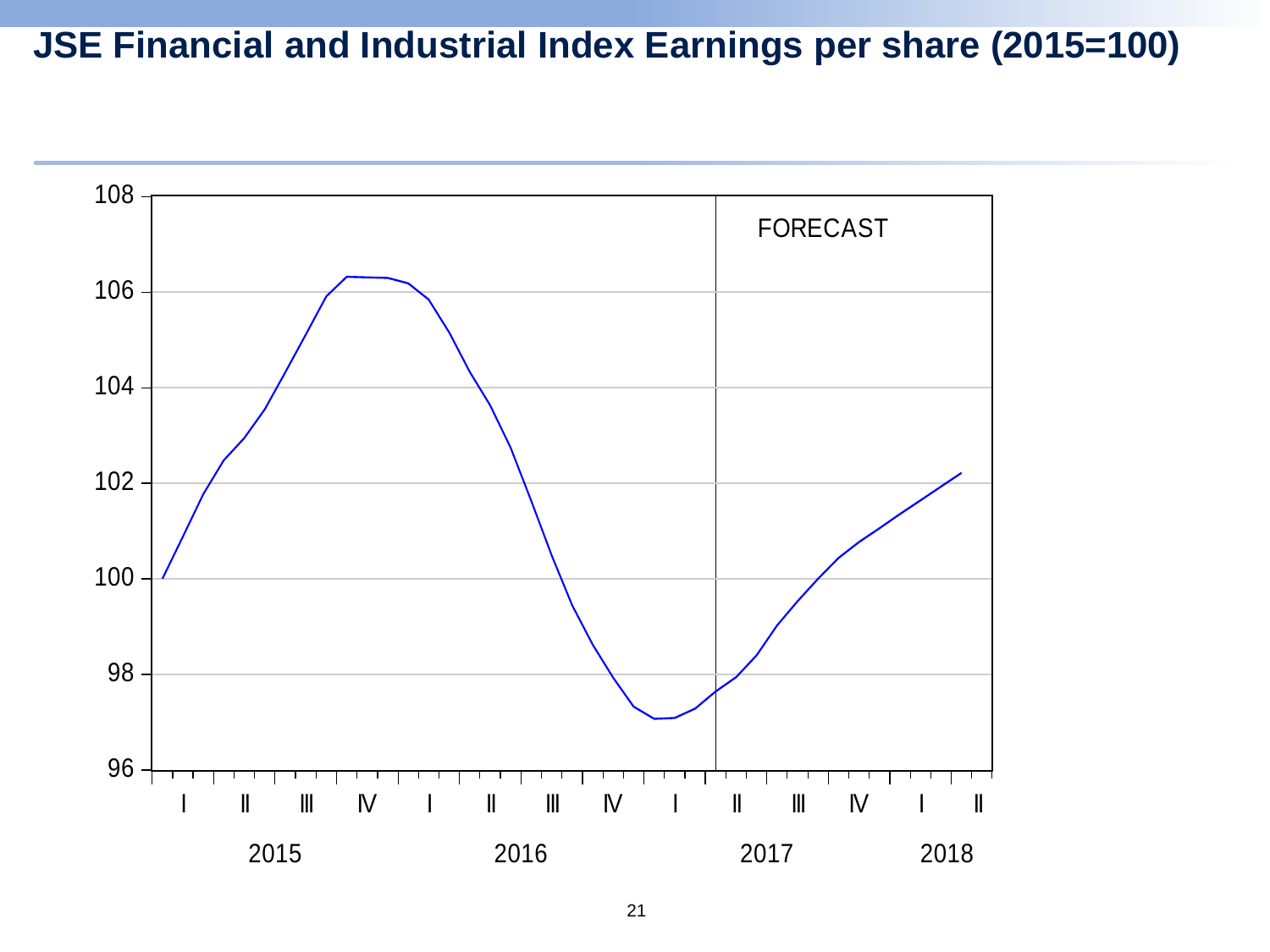### **JSE Resource Index Earnings per Share (2015=100)**

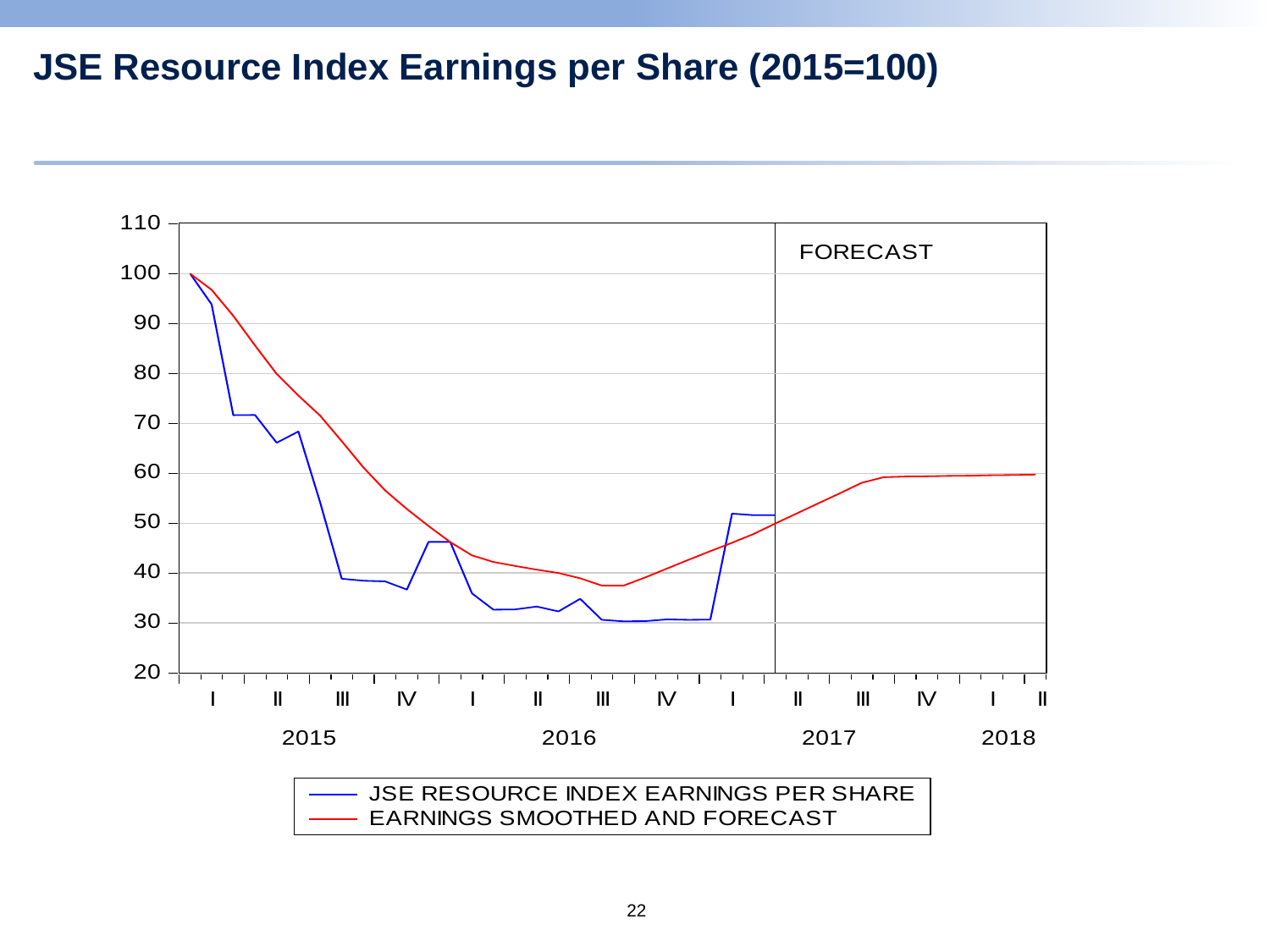#### **The JSE is your average EM (1990=100)**

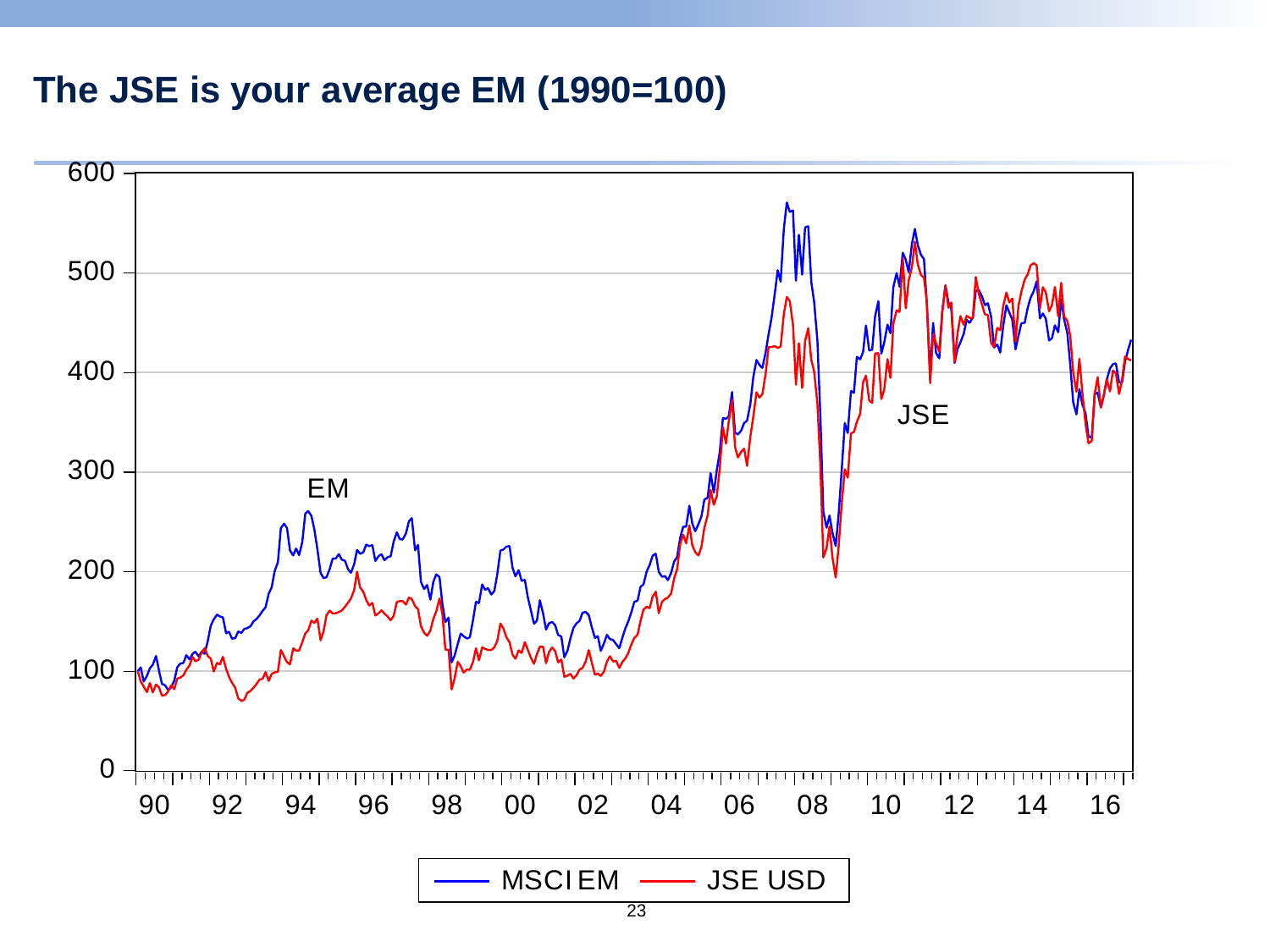## **Leading property counters**

Cash raised- debt and equity



#### Cash from financing activities (Rm)

RDF GRT IPF HYP REB RES-Group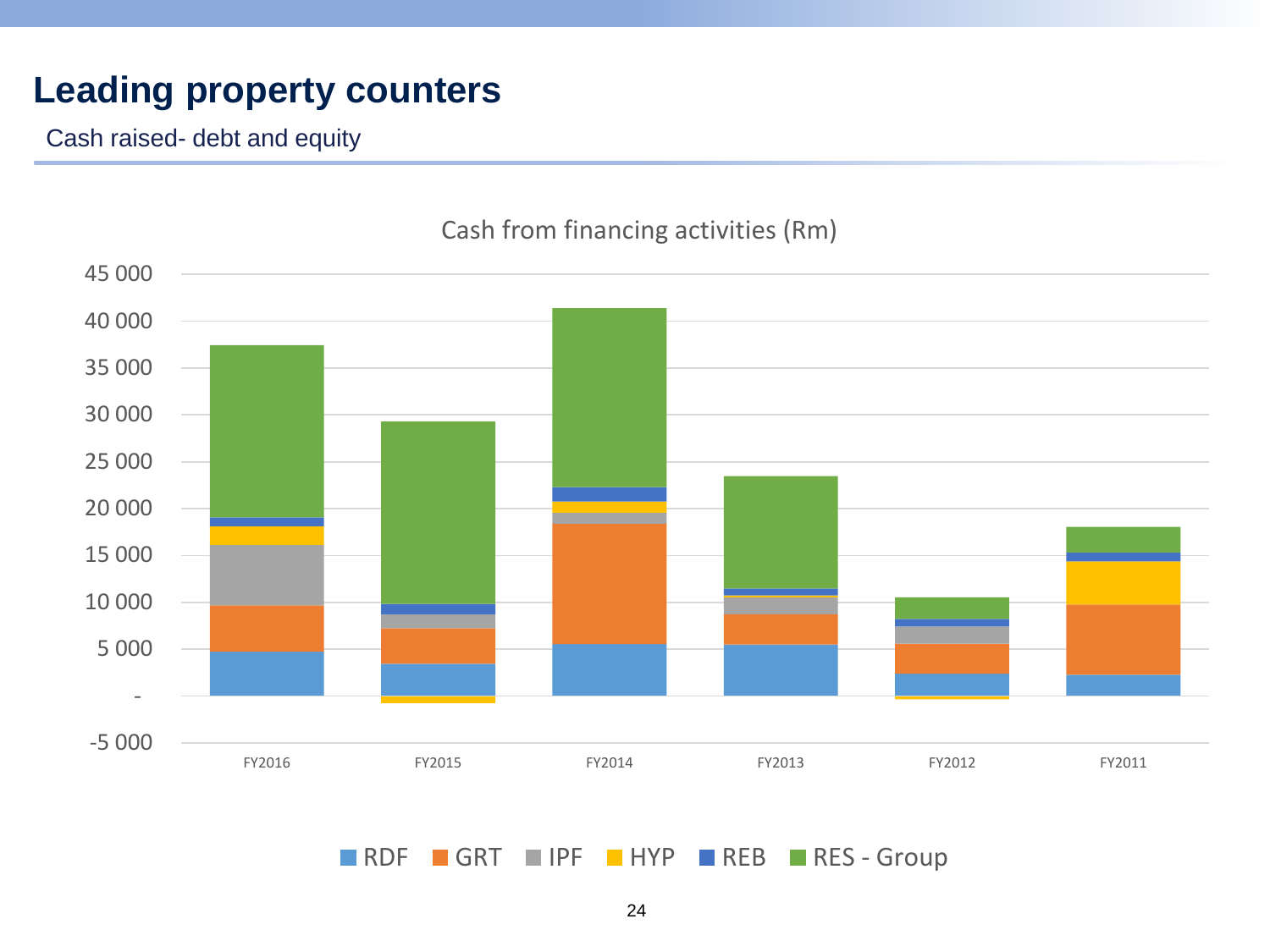## **JSE Property Counters**

Equity capital raised

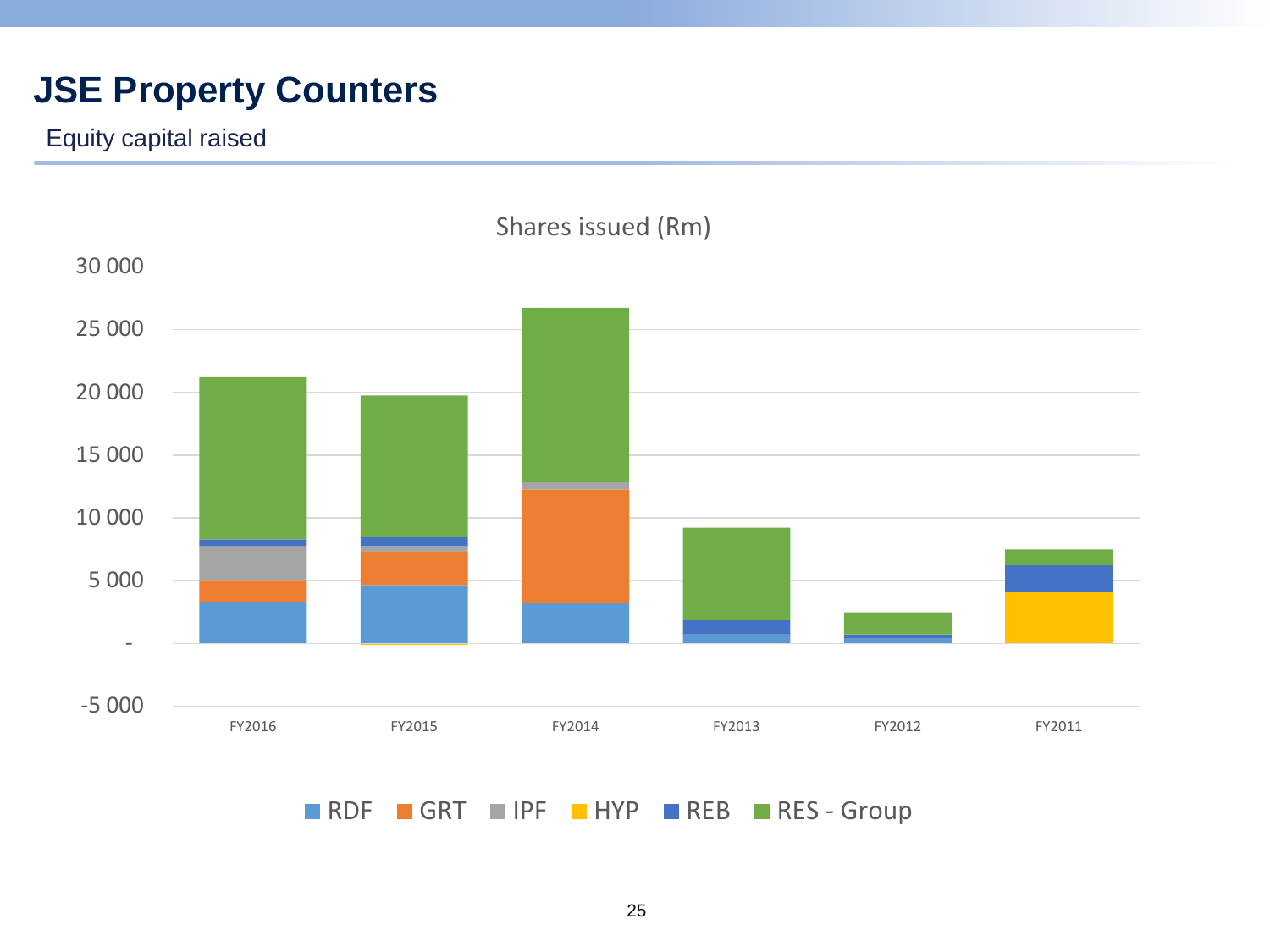## **JSE Property – capital raised 2011-2016**



26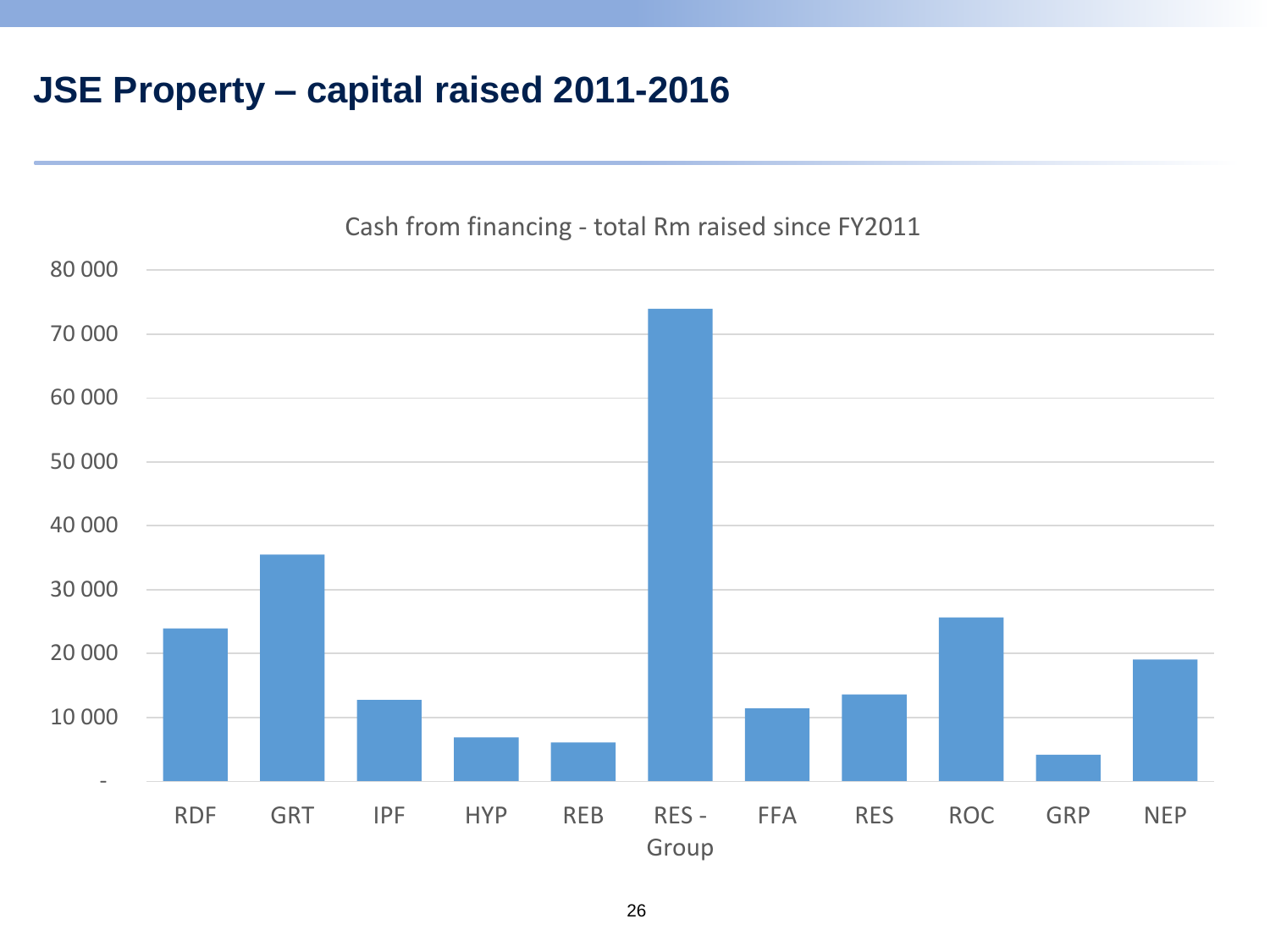## **JSE property – equity capital raised 2011-2016**

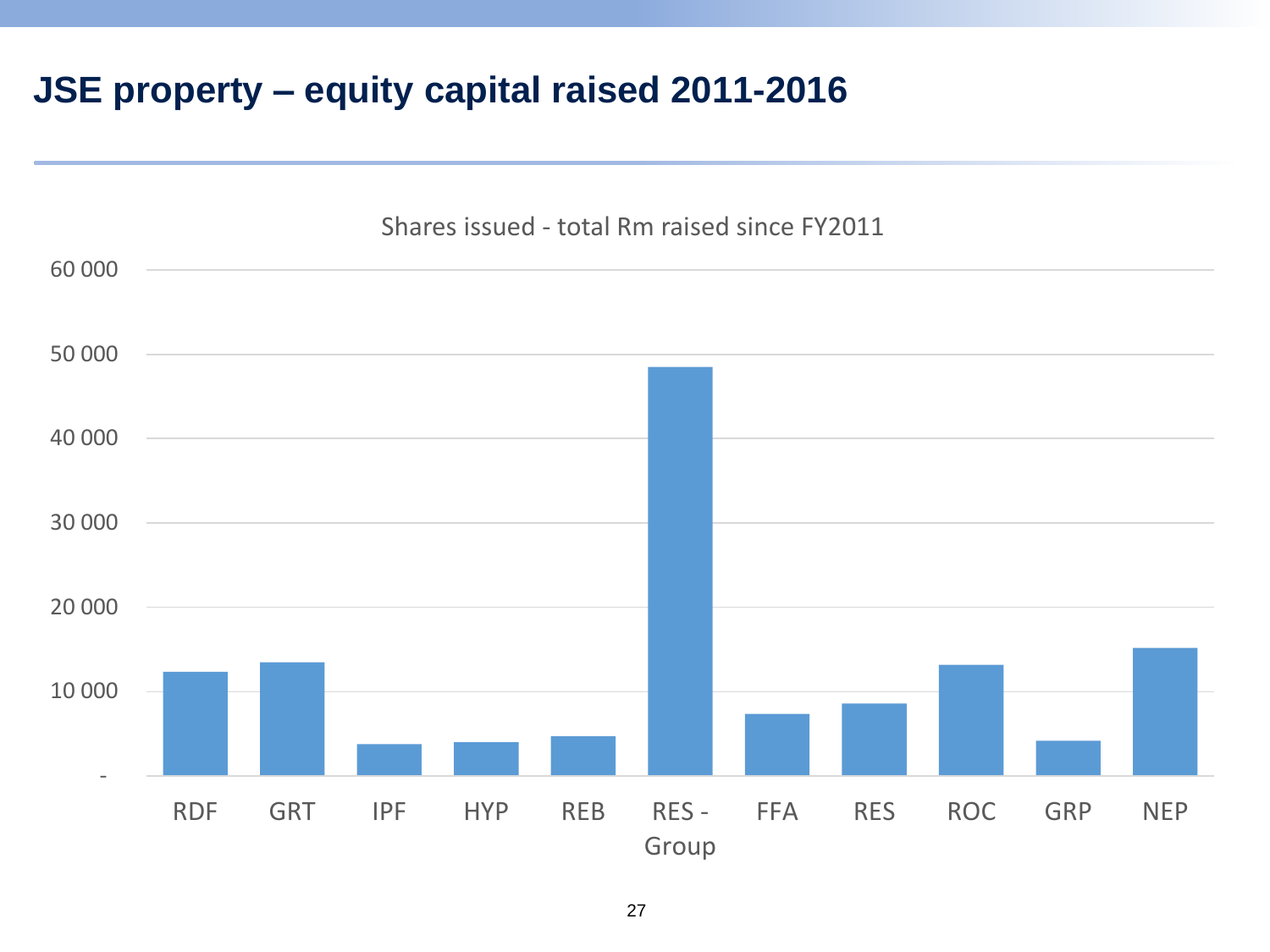## **Hyprop - some retail rental fundamentals**

|                             | <b>FY2013</b> | <b>FY2014</b> | <b>FY2015</b> | <b>FY2016</b> |
|-----------------------------|---------------|---------------|---------------|---------------|
| <b>Canal Walk</b>           | 10.2%         | 15.0%         | 8.7%          | 7.4%          |
| <b>Clearwater Mall</b>      | 4.0%          | 12.7%         | 9.1%          | 6.1%          |
| The Glen                    | 6.3%          | 15.9%         | 7.4%          | 6.0%          |
| <b>Woodlands</b>            | 7.8%          | 14.2%         | 7.4%          | 6.6%          |
| <b>Somerset Mall</b>        |               |               |               | 11.1%         |
| <b>Cape Gate</b>            | 3.3%          | 5.7%          | 5.2%          | 9.9%          |
| <b>Cape Gate Lifestyle</b>  |               |               |               |               |
| <b>Hyde Park</b>            | 10.9%         | 15.3%         | 9.1%          | 5.3%          |
| The Mall of Rosebank        |               | 8.5%          | 136.4%        | 22.5%         |
| <b>Southcoast MallI</b>     |               |               |               |               |
| Willowbridge                | 4.1%          | 2.0%          | 7.7%          | 12.5%         |
| Stoneridge                  | 23.0%         | 13.0%         |               |               |
| <b>Somerset Value Mart</b>  | 3.5%          | 2.6%          | 5.8%          | 9.4%          |
| <b>Atterbury Value Mart</b> | 1.1%          | 10.3%         | 7.0%          | 7.3%          |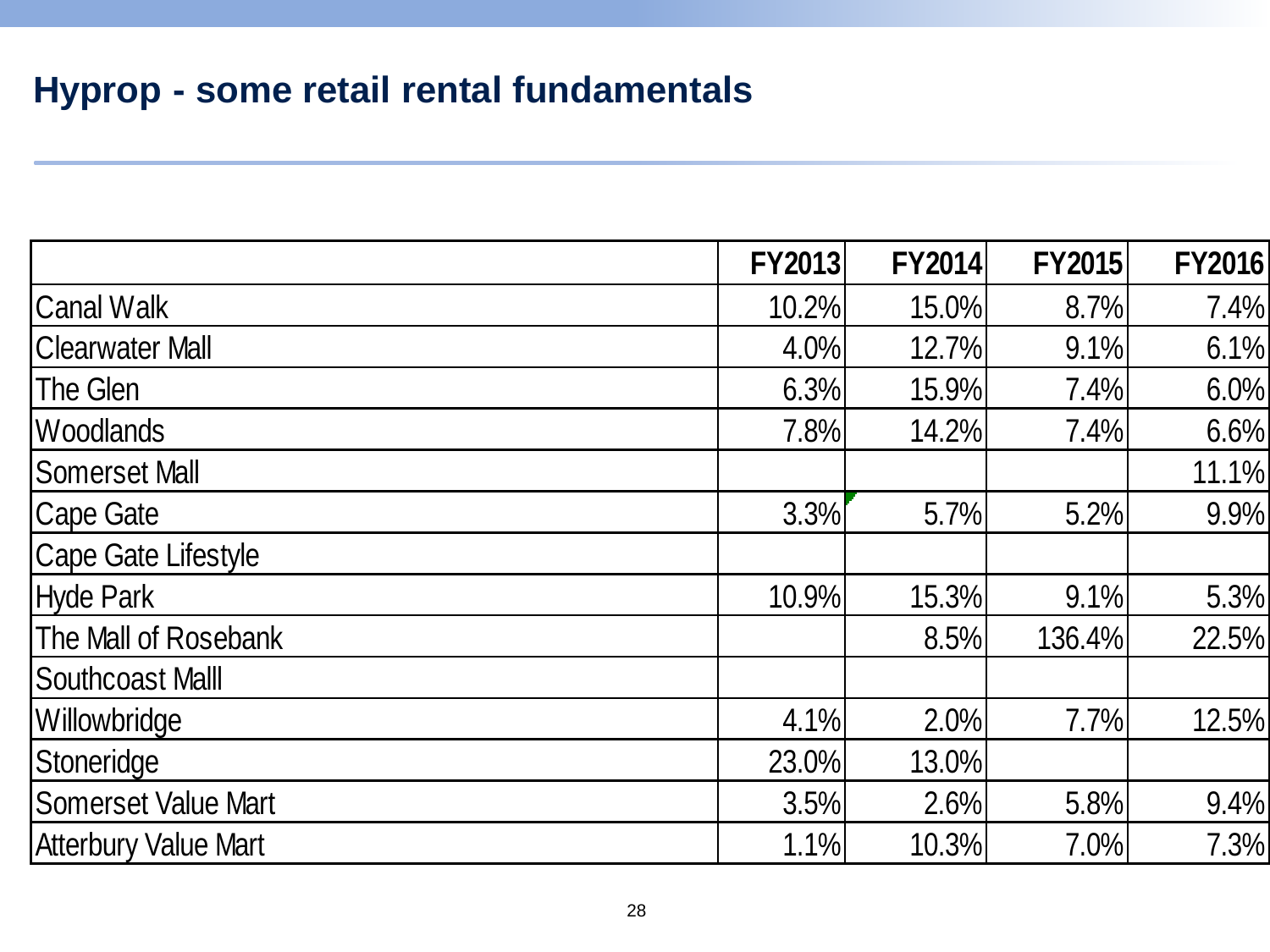# **Hyprop growth in dividends and NAV**

|                                                              | <b>FY2013</b> | <b>FY2014</b> | <b>FY2015</b> | <b>FY2016</b> |
|--------------------------------------------------------------|---------------|---------------|---------------|---------------|
| Growth in distributable earnings from direct property assets | 4.5%          | 9.3%          | 14.5%         | 8.7%          |
|                                                              |               |               |               |               |
| NAVps (excl deferred tax)                                    | 68.56         | 76.02         | 89.04         | 94.50         |
| <b>Growth in NAV</b>                                         | 9.5%          | 10.9%         | 17.1%         | 6.1%          |
| <b>DPS</b>                                                   | 212.80        | 472.00        | 543.00        | 619.90        |
| <b>Growth in DPS</b>                                         | 7.5%          | 15.2%         | 15.0%         | 14.2%         |
|                                                              |               |               |               |               |
| Net finance charge                                           | 388           | 401           | 417           | 394           |
| Interest bearing liabilities                                 | 5 3 8 4       | 7 199         | 6692          | 9926          |
|                                                              | 7.2%          | 5.6%          | 6.2%          | 4.0%          |